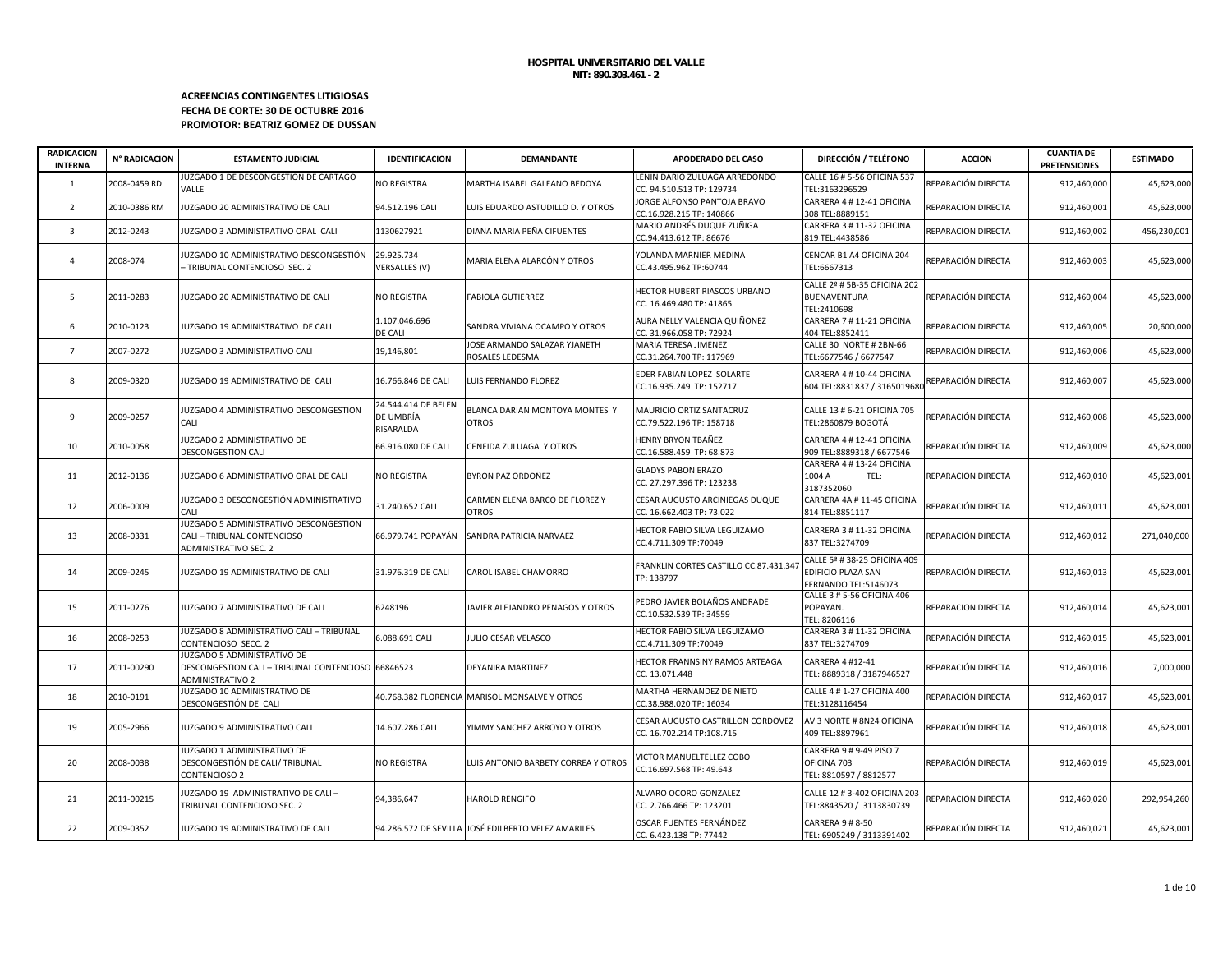| 23 | 2007-0007  | JUZGADO 10 ADMINISTRATIVO CALI                                                    | 25.718.365 TIMBIQUI            | JUANA AMPARO GARCIA GRUESO Y OTROS               | MANUEL ALBERTO VALENCIA VENTÉ<br>CC. 16.471.708 TP: 94417                                    | CALLE 12 # 3-42 OFICINA 204<br>TEL: 8961899                         | REPARACIÓN DIRECTA | 912,460,022 | 45,623,001  |
|----|------------|-----------------------------------------------------------------------------------|--------------------------------|--------------------------------------------------|----------------------------------------------------------------------------------------------|---------------------------------------------------------------------|--------------------|-------------|-------------|
| 24 | 2008-0233  | JUZGADO 20 ADMINISTRATIVO DE CALI                                                 | 94.070.407 CALI                | DIDIER BEDOYA DIAZ                               | MARTHA CECILIA ORTIZ CALERO<br>CC.31.905.331 TP:49825                                        | CALLE 11 # 4-34 OFICINA 812<br>TEL:8882031                          | REPARACIÓN DIRECTA | 912,460,023 | 45,623,001  |
| 25 | 2010-0380  | JUZGADO 10 ADMINISTRATIVO CALI                                                    | 9.860.525 PEREIRA              | DUVAN ALEXANDER CASTAÑEDA Y OTROS                | ARMANDO CARDONA CASTAÑO<br>CC.29.283.832 TP: 35525                                           | CALLE 11 # 5-61 OFICINA 106<br>TEL:8891222 / 3154804309             | REPARACION DIRECTA | 912,460,024 | 45,623,001  |
| 26 | 2007-0050  | JUZGADO 4 ADMINISTRATIVO DE<br>DESCONGESTIÓN DE CALI                              | 16.505.849<br><b>B/VENTURA</b> | MARTIN ARDILA TORRES Y OTROS                     | DANIEL ALEXANDER NARVAÉZ POTES<br>CC. 94.533.562 TP: 120875                                  | CARRERA 3 # 39-41<br>TEL:3117318325                                 | REPARACIÓN DIRECTA | 912,460,025 | 45,623,00   |
| 27 | 2010-0385  | JUZGADO 12 ADMINISTRATIVO CALI                                                    | 31.406.100 DE<br>CARTAGO       | CLAUDIA LILIANA RAMIREZ BERMUDEZ                 | EDWIN ABDEL PALACIOS SALAS<br>CC.11.799.902 TP: 100222                                       | CALLE 2 # 6-56 OFICINA 7<br>TEL:3147506892                          | REPARACION DIRECTA | 912,460,026 | 7,725,000   |
| 28 | 2005-1134  | JUZGADO 19 ADMINISTRATIVO DE CALI -<br>TRIBUNAL CONTENCIOSO SEC. 2                | 19.288.910 BOGOTÁ              | IESÚS ANTONIO JARAMILLO LÓPEZ Y<br><b>OTROS</b>  | FERNANDO YEPES GÓMEZ<br>CC.94.417.378 TP: 102.358                                            | CALLE 11 # 6-40 OFICINA 703<br>TEL:6601155 / 3103771203             | REPARACIÓN DIRECTA | 912,460,027 | 344,960,000 |
| 29 | 2006-0018  | JUZGADO 19 ADMINISTRATIVO DE CALI                                                 | 31.265.390 JAMUNDİ             | ROSALBA VIVEROS CARABALI Y OTROS                 | GRACIELA PEREA GAITAN CC.29.562.165<br>TP: 34.756                                            | CALLE 10 # 9-54 OFICINA 204<br>TEL:5162189 / 3113837524             | REPARACIÓN DIRECTA | 912,460,028 | 45,623,001  |
| 30 | 2008-0044  | JUZGADO 19 ADMINISTRATIVO DE CALI                                                 | 6.497.857 TULUÁ                | ALVARO NAVARRETE Y MARICEL LONDOÑO               | CARLOS ALFONSO ROMERO LEAL<br>CC.19.123.350 TP:17649<br>DIAZ MESA<br>CC. 14.974.416 TP:14792 | FABIO CARRERA 4 # 13-97 OFICINA<br>301 TEL:4486568                  | REPARACIÓN DIRECTA | 912,460,029 | 45,623,001  |
| 31 | 2001-1015  | JUZGADO 19 ADMINISTRATIVO MIXTO                                                   | 6.045.274 CALI                 | JOSÉ ANTONIO GRISALES Y OTROS                    | ALBERTO MONTOYA MONTOYA<br>CC.6.245.790 TP: 27796                                            | CARRERA 8 # 9-68 OFICINA<br>201-202 TEL: 8806408 /<br>8813749       | REPARACIÓN DIRECTA | 912,460,030 | 45,623,002  |
| 32 | 2008-00222 | JUZGADO 19 ADMINISTRATIVO DE CALI                                                 | 31.234.979 CALI                | MARÍA ELTELVINA LOZANO PERDOMO Y<br><b>OTROS</b> | CAROLINA ROMERO BURBANO<br>CC.31.583.321 TP: 123626                                          | AVENIDA 3 NORTE # 8N-24<br>OFICINA 502<br>FEL: 3113072119 / 6603957 | REPARACIÓN DIRECTA | 912,460,031 | 45,623,002  |
| 33 | 2007-0004  | JUZGADO 13 ADMINISTRATIVO CALI                                                    | 31.897.446 CALI                | <b>GLADYS VARGAS JIMENEZ Y OTROS</b>             | JAIR HERNANDO ARAGÓN GARCÍA<br>CC.16.629.336 TP: 77512                                       | CARRERA 5 #10-63 OFICINA<br>616 TEL:8804056                         | REPARACIÓN DIRECTA | 912,460,032 | 45,623,002  |
| 34 | 2012-0141  | JUZGADO 14 ADMINISTRATIVO                                                         | 16883706                       | ALBEIRO GIRALDO ZAPATA                           | BENJAMIN JARAMILLO<br>CC. 16.582.855 TP: 167840                                              | NO REGISTRA                                                         | REPARACIÓN DIRECTA | 912,460,033 | 45,623,002  |
| 35 | 2009-0205  | JUZGADO 19 ADMINISTRATIVO DE CALI/TRIBUNAL<br>CONTENCIOSO ADMINISTRATIVO - SEC. 2 | 16.846.084 JAMUNDI             | <b>ANDERSON RODRIGUEZ</b>                        | SAMUEL VELEZ SALAZAR<br>CC.16.719.741 TP: 66473                                              | CALLE 3 # 3-52 JAMUNDÍ<br>TEL:3206466749                            | REPARACIÓN DIRECTA | 912,460,034 | 45,623,002  |
| 36 | 2009-0121  | JUZGADO 6 ADMINISTRATIVO DE<br><b>DESCONGESTION CALI</b>                          | 6.531.810 VIJES                | HERIBERTO VICTORIA                               | MARTHA CECILIA ORTIZ CALERO<br>CC.31.905.331 TP:49825                                        | CALLE 11 # 4-34 OFICINA 812<br>TEL:8882031                          | REPARACIÓN DIRECTA | 912,460,035 | 45,623,002  |
| 37 | 2005-3323  | TRIBUNAL CONTENCIOSO ADMINISTRATIVO                                               | 15.318.848 YARUMAL             | ABRAHAM AREIZA MAZO Y OTROS                      | SANDRA PATRICIA GAVIRIA CC.34.555.502<br>TP: 126.420                                         | CALLE 11 # 5-61 OFICINA 314<br>TEL:8811345                          | REPARACIÓN DIRECTA | 912,460,036 | 45,623,002  |
| 38 | 2010-0189  | JUZGADO 20 ADMINISTRATIVO MIXTO DE CALI                                           | 94.502.716 DE CALI             | RICHARD ALEXANDER QUIÑONEZ Y OTROS               | ANDRÉS ALBERTO VELEZ<br>CC. 12.981.173 TP: 86302                                             | CARRERA 5 # 10-63 OFICINA<br>309 TEL:3128116454                     | REPARACIÓN DIRECTA | 912,460,037 | 45,623,00   |
| 39 | 2004-4750  | JUZGADO 15 ADMINISTRATIVO DE<br>DESCONGESTION DE CALI                             | 2.595.584 PALMIRA              | PEDRO NEL RAMIREZ CANO Y OTROS                   | HENRY BRYON TBAÑEZ CC.16.588.459 TP:<br>68.873                                               | CALLE 30 NORTE # 2BN-66<br>TEL:6677546 / 6677547                    | REPARACIÓN DIRECTA | 912,460,038 | 45,623,002  |
| 40 | 2012-0039  | JUZGADO 17 ADMINISTRATIVO ORAL DEL<br><b>CIRCUITO</b>                             | 16456927                       | WILMAR OROZCO OJEDA Y OTROS                      | ANDRÉS FELIPE CHAPARRO ZULUAGA<br>CC. 94.506.167 TP: 156759                                  | CARRERA 50 #14-37 OFICINA<br>201 TEL:3154556340                     | REPARACIÓN DIRECTA | 912,460,039 | 456,230,020 |
| 41 | 2007-0047  | JUZGADO 10 DESCONGESTIÓN ADMINISTRATIVO<br>CALI - TRIBUNAL ADMINISTRATIVO SE. 2   | 16.933.124 CALI                | YESID LEYDER VELASCO QUINTERO Y<br><b>OTROS</b>  | JORGE ANDRÉS ILLERA CAJIAO<br>CC.78.330.528 TP: 111542                                       | CALLE 3 #3-40 APT 101<br>POPAYAN TEL:8390512                        | REPARACIÓN DIRECTA | 912,460,040 | 45,623,002  |
| 42 | 2008-0307  | JUZGADO 20 ADMINISTRATIVO DE CALI                                                 | 59.660.933 DE<br>TÚMACO        | CRISTINA DE LA CRUZ HURTADO                      | EUSEBIO CAMACHO HURTADO<br>CC.16.466.386 TP: 47815                                           | CALLE 7 # 3-11<br>BUENAVENTURA TEL:2426737                          | REPARACIÓN DIRECTA | 912,460,041 | 45,623,002  |
| 43 | 2009-0316  | JUZGADO 19 ADMINISTRATIVO DE CALI                                                 | 31.984.184 DE CALI             | ELOR MORENO ALEGRÍA Y OTROS                      | WEIMAN LUDER GUZMÁN CALVACHE<br>CC. 94.453.699 TP: 100842                                    | CALLE 8 # 10-66<br>TEL: 8220067 / 3108460947                        | REPARACIÓN DIRECTA | 912,460,042 | 45,623,002  |
| 44 | 2010-0180  | JUZGADO 19 ADMINISTRATIVO DE CALI                                                 | 94.300.316 PRADERA             | HON JAIRO VALENCIA Y OTROS                       | ALEJANDRO ARTURO MEJIA AGUDELO<br>CC. 94.301.326 TP: 98776                                   | CALLE 6 # 3-27 PRADERA                                              | REPARACIÓN DIRECTA | 912,460,043 | 45,623,002  |
| 45 | 2006-3014  | TRIBUNAL CONTENCIOSO CALI - 2 SECCIÓN                                             | 31.208.647 CALI                | OFELIA CHALÁ SINISTERRA Y OTROS                  | JAIR ZAPATA MOSQUERA<br>CC.14.880.397 TP:                                                    | CALLE 15 # 3-60 OFICINA 410<br>TEL: 8841974 / 3113440702            | REPARACIÓN DIRECTA | 912,460,044 | 45,623,002  |
| 46 | 2002-4466  | TRIBUNAL CONTENCIOSO CALI - 2 SECCIÓN                                             | 1.256.616<br>BELALCAZAR        | ANIBAL MENDOZA CADAVID Y OTROS                   | <b>GUILLERMO A NIETO HAMANN</b><br>CC.17.012.781 TP: 3656                                    | CALLE 11 # 5-54 OFICINA 603<br>TEL:8823790 / 8831229                | REPARACIÓN DIRECTA | 912,460,045 | 45,623,002  |
| 47 | 2007-0542  | TRIBUNAL CONTENCIOSO CALI / SECCIÓN 2                                             | 1.062.288.906<br>SANTANDER Q   | LEIDY FERNANDA ESTRELLA CAMPO Y<br>OTROS         | SARA MARIA CAVALES CALLEJAS<br>CC.29.127.172 TP: 126454                                      | CARRERA 9 # 9-49 OFICINA 305<br>TEL:8854153 / 8812570               | REPARACIÓN DIRECTA | 912,460,046 | 456,230,023 |
| 48 | 2002-0641  | TRIBUNAL CONTENCIOSO CALI - 2 SECCIÓN                                             | 66.782.843 PALMIRA             | YAMILETH ESCOBAR VIAFARA Y OTROS                 | TERESA EUGENIA LEMOS BERMEO<br>CC.25.285.372 TP: 99304                                       | CALLE 47 CN # 28N-71                                                | REPARACIÓN DIRECTA | 912,460,047 | 456,230,024 |
|    |            |                                                                                   |                                |                                                  |                                                                                              |                                                                     |                    |             |             |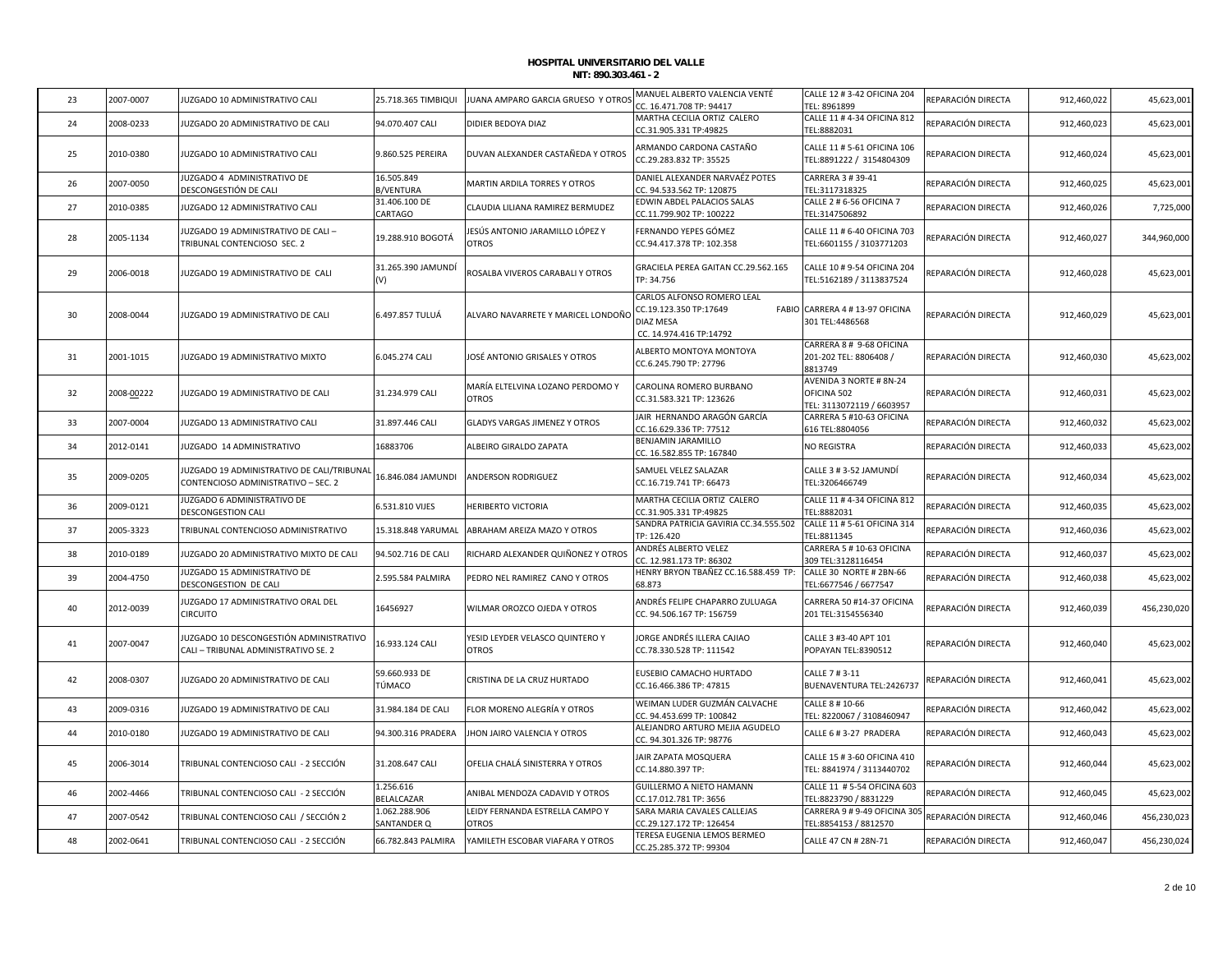| 49 | 2006-3662  | TRIBUNAL CONTENCIOSO CALI - 2 SECCIÓN                        | 14.995.566 CALI       | HERNANDO ARBOLEDA MOYA Y OTROS                     | HELMER SERNA SANTAMARÍA                               | CALLE 12 # 6-56 OFICINA 209                            | REPARACIÓN DIRECTA | 912,460,048 | 45,623,002  |
|----|------------|--------------------------------------------------------------|-----------------------|----------------------------------------------------|-------------------------------------------------------|--------------------------------------------------------|--------------------|-------------|-------------|
|    |            |                                                              |                       |                                                    | CC.14.967.968 TP: 22094                               | EL:8843822                                             |                    |             |             |
| 50 | 2010-1807  | FRIBUNAL CONTENCIOSO ADMINISTRATIVO - Dra<br><b>ALVARADO</b> | 16482779              | <b>OSCAR RENTERIA ZAA</b>                          | MARTHA CECILIA ORTIZ CALERO<br>CC.31.905.331 TP:49825 | CALLE 11 # 4-34 OFICINA 812<br>TEL:8882031             | REPARACION DIRECTA | 912,460,049 | 45,623,002  |
|    |            |                                                              |                       |                                                    | IUAN MANUEL DUQUE ZUÑIGA                              | CARRERA 3 # 11-32 OFICINA                              |                    |             |             |
| 51 | 2011-0092  | TRIBUNAL CONTENCIOSO ADMINISTRATIVO 2                        | 31,920,387.00         | AMPARO ORTIZ LOSADA                                | CC.94.510.083 TP: 109298                              | 416 TEL:8804444                                        | REPARACION DIRECTA | 912,460,050 | 45,623,003  |
|    |            |                                                              |                       |                                                    | MARIA DEL PILAR GIRALDO HERNANDEZ                     | CARRERA 4 # 11-45 OFICINA                              |                    |             |             |
| 52 | 2011-0509  | TRIBUNAL CONTENCIOSO CALI - SECCIÓN 2                        | 51.941.645 DE CALI    | ELIZABEHT RAMOS PARRA                              | CC. 66.811.525 TP: 163204                             | 506 TEL:8881368                                        | REPARACION DIRECTA | 912,460,051 | 45,623,003  |
|    |            |                                                              |                       |                                                    | LUIS FERNANDO HURTADO SANCHEZ                         |                                                        |                    |             |             |
| 53 | 1998-1958  | FRIBUNAL CONTENCIOSO CALI - SECCIÓN 1                        |                       | ISABEL SIERRA HINCAPIÉ Y OTROS                     | CC. 16.766.658 TP: 82357                              | CALLE 59 # 2C-35                                       | REPARACIÓN DIRECTA | 912,460,052 | 45,623,003  |
| 54 | 2005-2327  | FRIBUNAL CONTENCIOSO CALI - SECCIÓN 2                        | 16.684.039 CALI       | FERNEY ALBERTO POLO ARAGÓN Y OTROS                 | NOYMEN ALFONSO LOZANO GUTIERREZ                       | CARRERA 4A # 9-63 OFICINA                              | REPARACIÓN DIRECTA | 912,460,053 | 45,623,003  |
|    |            |                                                              |                       |                                                    | CC.12.530.115 TP: 63.008                              | 407 TEL:8890219                                        |                    |             |             |
| 55 | 2006-3431  | FRIBUNAL CONTENCIOSO CALI – 1 SECCIÓN                        | 16.713.326 CALI       | RICARDO RUEDA ROBLEDO Y OTROS                      | LUIS EDGAR AGUILAR LEDESMA                            | CALLE 19 # 36B-05 APT 201                              | REPARACIÓN DIRECTA | 912,460,054 | 45,623,003  |
|    |            |                                                              |                       |                                                    | CC.14.966.571 TP: 80.726                              | TEL:3251133                                            |                    |             |             |
| 56 | 1999-0330  | TRIBUNAL CONTENCIOSO CALI – 2 SECCIÓN                        | 31.291.242 CALI       | LUZ MARINA LOZANO Y OTROS                          | JOSIAS CAICEDO FERNANDEZ                              | CARRERA 3 #10-20 OFICINA                               | REPARACIÓN DIRECTA | 912,460,055 | 45,623,003  |
|    |            |                                                              |                       |                                                    | CC.16.651.142 TP: 61075                               | 206 TEL:8804491 / 8835512                              |                    |             |             |
| 57 | 2009-01222 | TRIBUNAL CONTENCIOSO CALI - SECCIÓN 2                        |                       | LIBIA CONSUELO CACERES Y OTROS                     | DIANA PAOLA URREGO TRUJILLO                           | AVENIDA 2 NORTE # 7N-55                                | REPARACIÓN DIRECTA |             | 45,623,003  |
|    |            |                                                              | 31.867.541 CALI       |                                                    | CC.52.197.753 TP: 157308                              | OFICINA 526<br>TEL: 8813583                            |                    | 912,460,056 |             |
|    |            |                                                              |                       |                                                    | JUSTINIANO SANCHEZ SAA                                | CARRERA 73 # 11A-68                                    |                    |             |             |
| 58 | 2010-0623  | FRIBUNAL CONTENCIOSO CALI - 1 SECCIÓN                        | 1.143.832.854 DE CALI | <b>MARIA MERCEDES RAYO</b>                         | CC.6.086.568 TP: 24433                                | TEL:3396854                                            | REPARACIÓN DIRECTA | 912,460,057 | 45,623,003  |
|    |            |                                                              |                       |                                                    | MARTHA CECILIA ORTIZ CALERO                           | CALLE 11 # 4-34 OFICINA 812                            |                    |             |             |
| 59 | 2010-1787  | TRIBUNAL CONTENCIOSO CALI - 1 SECCIÓN                        |                       | 6.397.612 DE PALMIRA ROBERTO NEL CAICEDO           | CC.31.905.331 TP:49825                                | TEL:8882031                                            | REPARACION DIRECTA | 912,460,058 | 45,623,003  |
|    |            |                                                              |                       |                                                    | ALEJANDRO ARTURO MEJIA AGUDELO                        |                                                        |                    |             |             |
| 60 | 2011-0770  | FRIBUNAL CONTENCIOSO CALI — SECCIÓN 2                        | 94,300,316            | JHON JAIRO VALENCIA VERGARA                        | CC. 94.301.326 TP: 98776                              | CALLE 6 # 3-27 PRADERA                                 | REPARACION DIRECTA | 912,460,059 | 45,623,003  |
|    |            |                                                              |                       |                                                    | VICTOR MANUELTELLEZ COBO                              | CARRERA 9 # 9-49 PISO 7                                |                    |             |             |
| 61 | 2005-4752  | CONSEJO DE ESTADO                                            | 66.998.045 CALI       | MARICELA CARVAJAL GONZÁLEZ Y OTROS                 | CC.16.697.568 TP: 49.643                              | OFICINA 703                                            | REPARACIÓN DIRECTA | 912,460,060 | 45,623,003  |
|    |            |                                                              |                       |                                                    |                                                       | TEL: 8810597 / 8812577                                 |                    |             |             |
| 62 | 2007-1621  | <b>TRIBUNAL DE SAN ANDRES</b>                                | 1.452.847 MARSELLA    | <b>HERMES MANZANO Y OTROS</b>                      | MARTHA CECILIA LÓPEZ ESPEJO                           | CALLE 10 # 6-65 GUACARI                                | REPARACIÓN DIRECTA | 912,460,061 | 45,623,003  |
|    |            |                                                              |                       |                                                    | CC.29.185.375 TP: 75088                               | TEL:2530019                                            |                    |             |             |
|    |            |                                                              | 41.226.036 RETORNO    | CLAUDIA OLIVA ESPINOSA-JHON EDINSON                | MARIO ANDRÉS DUQUE ZUÑIGA                             | CARRERA 3 # 11-32 OFICINA                              |                    |             |             |
| 63 | 2008-1239  | TRIBUNAL CONTENCIOSO CALI - SECCIÓN 2                        | GUAVIARE              | PRADO                                              | CC.94.413.612 TP: 86676                               | 819                                                    | REPARACIÓN DIRECTA | 912,460,062 | 45,623,003  |
|    |            |                                                              |                       |                                                    |                                                       | AVENIDA 2 NORTE # 7N-55                                |                    |             |             |
| 64 | 2010-0468  | TRIBUNAL DE SAN ANDRES                                       | 63.315.677 DE         | LUCERO ANGULO Y OTROS                              | DIANA PAOLA URREGO TRUJILLO                           | OFICINA 526                                            | REPARACIÓN DIRECTA | 912,460,063 | 45,623,003  |
|    |            |                                                              | <b>BUCARAMANMGA</b>   |                                                    | CC.52.197.753 TP: 157308                              | TEL: 8813583                                           |                    |             |             |
|    |            |                                                              |                       |                                                    | GUSTAVO NIXON DE LA CRUZ GIRALDO.                     | CARRERA 4 # 11-45 OFICINA                              |                    |             |             |
| 65 | 2010-0862  | <b>TRIBUNAL DE SAN ANDRES</b>                                | 16.358.845 DE CALI    | JOSE ARTEMO GARCIA Y OTROS                         | CC. 10.592.543 TP: 137172                             | 610 TEL:3164471553                                     | REPARACIÓN DIRECTA | 912,460,064 | 45,623,003  |
| 66 | 2010-0513  | RIBUNAL CONTENCIOSO CALI - 1 SECCIÓN DRA.                    | 14.943.306 DE CALI    | CLAUDIA JIMENA NIETO, MANUEL DE JESUS              | CARLOS MARIA POSADA TIRADO                            | TRANSVERSAL 9B # 18-50                                 | REPARACIÓN DIRECTA | 912,460,065 | 45,623,00   |
|    |            | UZ ELENA SIERRA                                              |                       | NIETO RAMIREZ Y OTROS                              | CC.16.659.710 TP: 47400                               | <b>UMBO TEL:</b>                                       |                    |             |             |
|    |            |                                                              |                       |                                                    | ADRIANA PATRICIA VASQUEZ MOSQUERA                     | CARRERA 4 # 11-45 OFICINA                              |                    |             |             |
| 67 | 2010-1804  | TRIBUNAL CONTENCIOSO CALI – 1 SECCIÓN                        |                       | 16.494.969 DE B/TURA FELIX MONTAÑO Y OTROS         | CC. 66.763.124 TP: 170863                             | 806 TEL:3113002474 / 8891187                           | REPARACION DIRECTA | 912,460,066 | 45,623,003  |
|    |            |                                                              |                       |                                                    |                                                       |                                                        |                    |             |             |
| 68 | 2011-0067  | ΓRIBUNAL CONTENCIOSO CALI − 1 SECCIÓN                        | 66.757.573 PALMIRA    | LUZ MARY MESA CADAVID                              | CARLOS GUSTAVO PATIÑO OSPINA                          | CARRERA 3 # 11-32 OFICINA                              | REPARACION DIRECTA | 912,460,067 | 45,623,003  |
|    |            |                                                              |                       |                                                    | CC. 94.314.924 TP: 156133                             | 837 TEL:3274709                                        |                    |             |             |
| 69 | 2011-0516  | TRIBUNAL CONTENCIOSO ADMINISTRATIVO -                        | 67,009,917.00         | LUZ MERY PAZ RAMIREZ Y OTROS                       | ORLANDO ASPRILLA VASQUEZ                              | CARRERA 79B # 9-18 OFICINA                             | REPARACION DIRECTA | 912,460,068 | 102,256,000 |
|    |            | SECC. 2                                                      |                       |                                                    | CC. 14.974.403 TP: 26812                              | 504A TEL: 3155589057                                   |                    |             |             |
|    |            |                                                              |                       |                                                    | JOSE LUIS YARPAZ MORALES CC.6,340933                  | CALLE 12 # 3-42 OFICINA 804                            |                    |             |             |
| 70 | 2004-0666  | FRIBUNAL CONTENCIOSO CALI – 1 SECCIÓN                        | 31.475.672 YUMBO      | DOLLY FLOREZ OSORIO Y OTROS                        | FP: 45571                                             | TEL:8898124 / 8811192                                  | REPARACIÓN DIRECTA | 912,460,069 | 45,623,003  |
|    |            |                                                              |                       |                                                    | FERNANDO YEPES GÓMEZ CC.94.417.378                    | CALLE 11 # 6-40 OFICINA 703                            |                    |             |             |
| 71 | 2005-5214  | CONSEJO DE ESTADO                                            | 6.537.438 YOTOCO      | MARTÍN ADOLFO RUIZ TASCÓN Y OTROS                  | TP: 102.358                                           | TEL:6601155 / 3103771203                               | REPARACIÓN DIRECTA | 912,460,070 | 45,623,004  |
|    |            |                                                              |                       |                                                    |                                                       |                                                        |                    |             |             |
| 72 | 2012-0146  | TRIBUNAL CONTENCIOSO ADMINISTRATIVO                          | 1061430024            | FLORALBA PALACIOS SANCHEZ                          | DIEGO ALEXANDER PATIÑO DIAZ                           | CALLE 13 # 74-20                                       | REPARACIN DIRECTA  | 912,460,071 | 45,623,004  |
|    |            |                                                              |                       |                                                    | CC. 94.534.943 TP: 154076                             | TEL: 3217477475                                        |                    |             |             |
| 73 | 2008-0222  | CONSEJO DE ESTADO                                            | 16,469,467            | JOSÉ HIPÓLITO ARAGÓN DÍAZ Y OTROS                  | JUAN MANUEL DUQUE ZUÑIGA                              | CARRERA 3 # 11-32 OFICINA                              | REPARACIÓN DIRECTA | 912,460,072 | 45,623,004  |
|    |            |                                                              |                       |                                                    | CC.94.510.083 TP: 109298                              | 416 TEL:8804444                                        |                    |             |             |
| 74 | 2005-2063  | TRIBUNAL CONTENCIOSO CALI – 1 SECCIÓN                        | 31.946.855 CALI       | MARTHA CECILIA OBREGÓN FERNÁNDEZ Y<br><b>OTROS</b> | MANUEL DE JESÚS OBREGÓN<br>CC.14.962.944 TP: 37.581   | CALLE 12AN # 6-22 OFICINA<br>301 TEL:6600979 / 6686984 | REPARACIÓN DIRECTA | 912,460,073 | 45,623,004  |
|    |            |                                                              |                       |                                                    |                                                       | AVENIDA PASOANCHO # 68-26                              |                    |             |             |
| 75 | 2010-1701  | TRIBUNAL CONTENCIOSO CALI - 1 SECCIÓN                        | 1.130.646.855 DE CALI | OLGA YULIANA VALDERRAMA MINA                       | MELBA MONTOYA MENDOZA                                 | OFICINA 304                                            | REPARACIÓN DIRECTA | 912,460,074 | 45,623,004  |
|    |            |                                                              |                       |                                                    | CC.31.237.434 TP: 77559                               | TEL: 3152451 / 3155163                                 |                    |             |             |
|    |            |                                                              |                       |                                                    | JAIME BERNAL ALZATE                                   | CALLE 30 # 27-70 OFICINA 604                           |                    |             |             |
| 76 | 2011-0179  | CONSEJO DE ESTADO                                            | 38558104 DE CALI      | ANGELA YUDY MARTINEZ                               | CC. 16.277.736 TP:43256                               | TEL:3137335076                                         | REPARACION DIRECTA | 912,460,075 | 45,623,004  |
|    |            |                                                              |                       |                                                    |                                                       |                                                        |                    |             |             |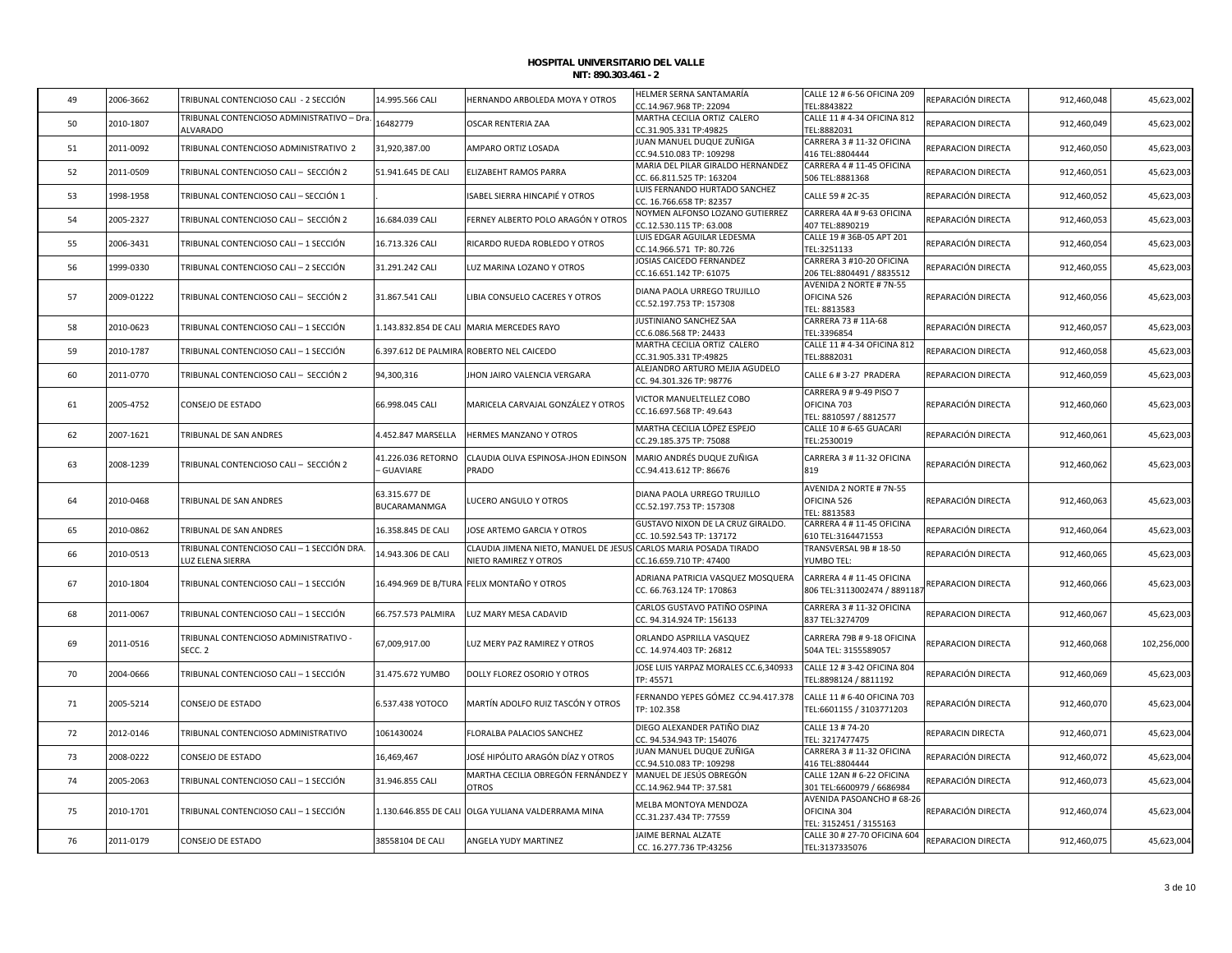| 77  | 2007-1229      | TRIBUNAL CONTENCIOSO CALI - 1 SECCIÓN                                    | 38.564.542 CALI                   | ANGÉLICA MARÍA HOLGUÍN CORREAL Y<br>OTROS                           | HECTOR DARIO MORALES CASTRILLON<br>CC. 16.662.817 TP: 68931                              | AVENIDA 6 # 17-92 OFICINA<br>608 TEL:6675129                            | REPARACIÓN DIRECTA | 912,460,076 | 751,470,371 |
|-----|----------------|--------------------------------------------------------------------------|-----------------------------------|---------------------------------------------------------------------|------------------------------------------------------------------------------------------|-------------------------------------------------------------------------|--------------------|-------------|-------------|
| 78  | 2006-3472      | CONSEJO DE ESTADO                                                        | 38.756.331 CALI                   | ROCIO URREGO SEPÚLVEDA Y OTRO                                       | ARLETTYMOSQUERA CHAMAT                                                                   | CALLE 17 B # 56-138                                                     | REPARACIÓN DIRECTA | 912,460,077 | 45,623,004  |
| 79  | 2003-3991      | CONSEJO DE ESTADO                                                        | 29.223.063                        | LELYS QUIÑÓNEZ Y OTRO                                               | CC.31.990.868 TP: 86678<br>JAMES FERNÁNDEZ CARDOZO CC.6.098.068 CARRERA 3 #10-65 OFICINA | TEL:3108938367                                                          | REPARACIÓN DIRECTA | 912,460,078 | 45,623,004  |
|     |                |                                                                          | <b>B/VENTURA</b><br>6.318.515     |                                                                     | TP: 89450<br>JOSÉ LUIS YARPAZ MORALES CC.6.340.933                                       | 701 TEL:6787563<br>CALLE 12 # 3-42 OFICINA 804                          |                    |             |             |
| 80  | 2004-5106      | CONSEJO DE ESTADO                                                        | CANDELARIA                        | RODRIGO DE JESÚS HERNÁNDEZ Y OTROS                                  | TP: 45.571                                                                               | FEL:8898124 / 8811192                                                   | REPARACIÓN DIRECTA | 912,460,079 | 45,623,004  |
| 81  | 2011-0091      | TRIBUNAL CONTENCIOSO ADMINISTRATIVO                                      | NO REGISTRA                       | MIRYAM OSPINA Y OTROS                                               | JUAN MANUEL DUQUE ZUÑIGA<br>CC.94.510.083 TP: 109298                                     | CARRERA 3 # 11-32 OFICINA<br>416 TEL:8804444                            | REPARACIN DIRECTA  | 912,460,080 | 45,623,004  |
| 82  | 2010-2077      | CONSEJO DE ESTADO                                                        | 14,950,777.00                     | GUILLERMO CERON MUÑOZ Y OTROS                                       | GLORIA MERCEDES GRANADA ARBOLEDA                                                         | CALLE 11 # 4-42 OFICINA 326                                             | REPARACION DIRECTA | 912,460,081 | 45,623,004  |
| 83  | 2011-0030      | CONSEJO DE ESTADO                                                        | 31,993,807.00                     | DIEGO FERNANDO CAICEDO Y OTROS                                      | CC. 43.495.226 TP: 135295<br>HERMES GREGORIO ARAUJO ESPAÑA<br>CC. 13.078.430 TP: 110920  | TEL:40553044<br>CALLE 11 # 5-54 OFICINA 606<br>TEL:8804410 / 3108232194 | REPARACION DIRECTA | 912,460,082 | 45,623,004  |
| 84  | 2011-0294      | TRIBUNAL CONTENCIOSO ADMINISTRATIVO                                      | 66,751,497.00                     | FANNY OSORIO GALLEGO                                                | JULIO ALBERTO GIRALDO MONTOYA<br>CC. 10.133.673 TP: 98941                                | CALLE 19 # 5N-73 OFICINA 201<br>TEL:3113499250                          | REPARACION DIRECTA | 912,460,083 | 45,623,004  |
| 85  | 2008-0263      | TRIBUNAL CONTENCIOSO CALI - 2 SECCIÓN                                    | 6.066.328 CALI                    | JOSÉ HORACIO OVIEDO RAMIREZ Y OTROS                                 | JOSE VICENTE MANCILLA MANCILLA<br>CC. 76.270.015 TP: 129403                              | CARRERA 8 # 9-72 OFICINA 305<br>TEL:8841209 / 3117047131                | REPARACIÓN DIRECTA | 912,460,084 | 45,623,004  |
| 86  | 2006-0147      | JUZGADO 1 ADMINISTRATIVO B/VTURA                                         | 17.300.6894                       | MANUEL ANTONIO VELÁSQUEZ BASTO Y<br><b>OTROS</b>                    | JAIME BARRETO NIETO<br>CC. 2.862.941 TP: 41400                                           | CALLE 19 # 5-51 OFICINA 706<br><b>BOGOTÁ</b>                            | REPARACIÓN DIRECTA | 912,460,085 | 45,623,004  |
| 87  | 2008-1123      | JUZGADO 1 ADMINISTRATIVO ARMENIA                                         | 43.062.398 MEDELLÍN               | ORLANDO DE JESUS CONTRERAS VANEGAS,<br>OLGA LUCÍA VANEGAS GUTIERREZ | JHON JAIRO SANCHEZ CABRERA<br>CC.7.555.681 TP: 198819                                    | NUEVA LIBERTAD MANZANO #<br>10A ALAMEDA<br>TEL: 3154346798              | REPARACIÓN DIRECTA | 912,460,086 | 45,623,004  |
| 88  | 2008-0217      | JUZGADO 1 ADMINISTRATIVO BUENAVENTURA                                    | 27.264.270 CHARCO -<br>NARIÑO     | DELIA MARIA QUIÑONEZ                                                | EUSEBIO CAMACHO HURTADO<br>CC.16.466.386 TP: 47815                                       | CALLE 7 # 3-11<br>BUENAVENTURA TEL:2426737                              | REPARACIÓN DIRECTA | 912,460,087 | 45,623,004  |
| 89  | 2008-0138      | JUZGADO 2 - B/VENTURA                                                    | 16.482.017<br>BUENAVENTURA        | HENRY CIFUENTES RIASCOS                                             | EUSEBIO CAMACHO HURTADO<br>CC.16.466.386 TP: 47815                                       | CALLE 7 # 3-11<br>BUENAVENTURA TEL:2426737                              | REPARACIÓN DIRECTA | 912,460,088 | 45,623,004  |
| 90  | 2005-1309      | TRIBUNAL CONTENCIOSO CAUCA                                               | NO HAY PODER PARA<br>VER ID.      | JOSÉ IVÁN SALAZAR Y OTROS                                           | <b>HENRY RUIZ TOSE</b><br>CC.10.524.847 TP:13.310                                        | EDIFICIO COLONIAL OFICINA<br>301 POPAYAN<br>TEL:8220456                 | REPARACIÓN DIRECTA | 912,460,089 | 45,623,004  |
| 91  | 1999-372       | CONSEJO DE ESTADO                                                        | NO HAY DEMANDA                    | ANGELITA URBINA OSORIO                                              | JOSE LUIS YARPAZ MORALES<br>CC.6,340933 TP: 45571                                        | CARRERA 8 # 10-56 OFICINA<br>302 TEL:8830102                            | <b>SIN DATOS</b>   | 912,460,090 | 45,623,005  |
| 92  | $2011 - 00037$ | TRIBUNAL ADMINISTRATIVO DE ANTIOQUIA                                     | 30.710.686 PASTO (N)              | LUCIA MARIA MAGDALENA ROSERO Y<br>OTROS                             | MARIO ANDRÉS DUQUE ZUÑIGA<br>CC.94.413.612 TP: 86676                                     | CARRERA 3 # 11-32 OFICINA<br>819 TEL:4438586                            | REPARACION DIRECTA | 912,460,091 | 212,369,636 |
| 93  | $2011 - 0252$  | TRIBUNAL ADMINISTRATIVO DE VALLE                                         | 38.641.290                        | <b>GLORIA ENID REALPE Y OTROS</b>                                   | MANUEL ALBERTO VALENCIA VENTÉ<br>CC. 16.471.708 TP: 94417                                | CALLE 12 # 3-42 OFICINA 204<br>TEL: 8961899                             | REPARACIN DIRECTA  | 912,460,092 | 45,623,005  |
| 94  | $2011 - 00060$ | TRIBUNAL ADMINISTRATIVO DE VALLE                                         | 16.793377                         | HECTOR MARTINEZ ORDOÑEZ                                             | ANGELA MARIA REYES GIRALDO<br>CC.42.092.368 TP: 77315                                    | CARRERA 42A # 5C-55<br>TEL:5536291 / 5134339                            | REPARACION DIRECTA | 912,460,093 | 45,623,005  |
| 95  | 2011-0075      | JUZGADO 19 ADMINISTRATIVO DE CALI                                        | 27.308 931 DE LOS<br>ANDES NARIÑO | GLORIA ESPERANZA MORALES CABRERA                                    | EDITH GABRIELA FALLA ALARCON<br>CC.38.560.230                                            | CALLE 11 # 5-54 OFICINA 607<br>FEL:4334662                              | REPARACIÓN DIRECTA | 912,460,094 | 45,623,005  |
| 96  | 2011-0034      | JUZGADO 2 ADTIVO. ORAL DE CARTAGO -<br>TRIBUNAL ADMINISTRATIVO DEL VALLE | 94262037 DEL ÁGUILA<br>- VALLE    | NELSON DE JESUS LOPEZ                                               | OSCAR MARINO TOBAR NIÑO<br>CC.16.356.422 TP: 101391                                      | CARRERA 26 # 31-35 TULUA<br>TEL:3103733671 / 2254126                    | REPARACIÓN DIRECTA | 912,460,095 | 45,623,005  |
| 97  | 2012-0175      | JUZGADO 15 ADMINISTRATIVO ORAL                                           | 94552320                          | JHON EDGAR OJEDA RESTREPO                                           | JUAN FERNANDO MEJIA TORO<br>CC. 94.471.882                                               | CALLE 13 # 66 BIS 57 L 157<br>TEL: 6623299                              | REPARACIÓN DIRECTA | 912,460,096 | 45,623,005  |
| 98  | 2012-0179      | JUZGADO 12 ADMINISTRATIVO ORAL CALI                                      | 1113669185                        | OLGA YICEL ARRECHEA HURTADO                                         | MANUEL ALBERTO VALENCIA VENTÉ<br>CC. 16.471.708 TP: 94417                                | CALLE 12 # 3-42 OFICINA 204<br>TEL: 8961899                             | REPARACIÓN DIRECTA | 912,460,097 | 456,230,049 |
| 99  | 2012-0097      | JUZGADO 8 ADMINISTRATIVO ORAL                                            | 98431069                          | YOHAN JAIR MONTENEGRO Y OTROS                                       | DEIRO LUIS CHARA GÓNGORA<br>CC. 94.071.624 TP: 170117                                    | CALLE 8 NORTE # 2N-35<br>OFICINA 325 TEL: 108923209                     | REPARACIÓN DIRECTA | 912,460,098 | 456,230,049 |
| 100 | 2012-0612      | CONSEJO DE ESTADO                                                        | 66867106                          | DORA ANGELA LUNA MACHADO                                            | SAMMY OROZCO GARCIA<br>CC. 16.481.096 TP: 42432                                          | CALLE 9C # 50-<br>25CONSULTORIO 809 TEL:                                | REPARACION DIRECTA | 912,460,099 | 45,623,005  |
| 101 | 2011-0565      | TRIBUNAL CONTENCIOSO ADMINISTRATIVO -<br>SECC. 2                         | 14637508                          | JESUS ERNESTO CARDOZO                                               | NO REGISTRA                                                                              | NO REGISTRA                                                             | REPARACION DIRECTA | 912,460,100 | 456,230,050 |
| 102 | 2012-0210      | IUZGADO 20 ADMINISTRATIVO DE CALI                                        | 1107055561                        | YURI XIMENA SANCHEZ MAMIAN                                          | LIBIA RUIZ OREJUELA<br>CC. 66.838.392 TP: 108733                                         | CARRERA 4 # 11-45 OFICINA<br>809 TEL: 3163271935                        | REPARACION DIRECTA | 912,460,101 | 45,623,005  |
| 103 | 2012-0093      | JUZGADO 19 ADMINISTRATIVO CALI                                           | 29603553                          | DORA ALICES OSORIO GUERRERO                                         | RODOLFO ANTONIO URAN RESTREPO<br>CC. 10.194.836 TP: 192689                               | CALLE 9 # 11-50 PISO 3<br>OFICINA 13 TEL:3128331688                     | REPARACION DIRECTA | 912,460,102 | 456,230,051 |
|     |                |                                                                          |                                   |                                                                     |                                                                                          |                                                                         |                    |             |             |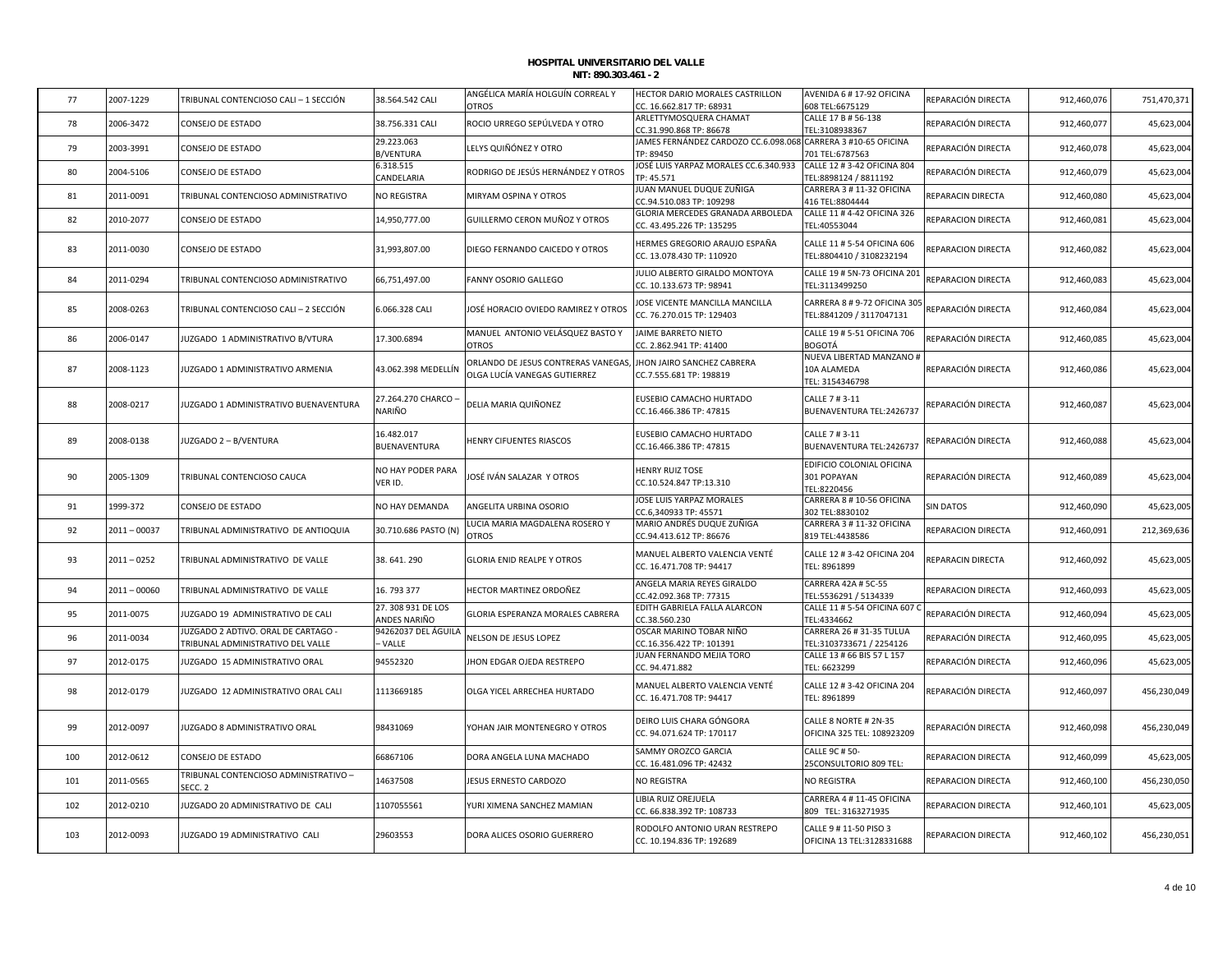| 104 | 2012-0498  | TRIBUNAL CONTENCIOSO ADMINISTRATIVO - SEC.                                     | 6163913            | LAYONEL CUERO DIAZ                              | <b>CARLOS CORTES RIASCOS</b><br>CC.16.490.817 TP: 196252                                             | CARRERA 7 # 3-11 OFICINA 504<br>TEL: 2419035<br>BUENAVENTURA               | REPARACION DIRECTA | 912,460,103 | 45,623,005  |
|-----|------------|--------------------------------------------------------------------------------|--------------------|-------------------------------------------------|------------------------------------------------------------------------------------------------------|----------------------------------------------------------------------------|--------------------|-------------|-------------|
| 105 | 2013-0316  | IUZGADO 2 ADMINISTRATIVO ORAL BUGA                                             | 29757495           | DUFAY DALILA SANCHEZ                            | ROMEIRO ORTIZ HERNANDEZ<br>CC. 93.359.655 TP: 163811                                                 | CALLE 6 # 13-38 OFICINA 207<br>TEL: 3186932910 BUGA                        | REPARACION DIRECTA | 912,460,104 | 45,623,005  |
| 106 | 2013-0011  | JUZGADO 6 ADMINISTRATIVO ORAL DEL<br>CIRCUITO DE CALI                          | 94378952           | RODOLFO QUIMBAYA                                | JORGE ALFONSO PANTOJA BRAVO<br>CC.16.928.215 TP: 140866                                              | CARRERA 4 # 12-41 OFICINA<br>308 TEL:8889151                               | REPARACION DIRECTA | 912,460,105 | 45,623,005  |
| 107 | 2013-0048  | IUZGADO 1 ADMINISTRATIVO ORAL BUGA                                             | 94393097           | JAVIER ANTONIO TABARES JARAMILLO Y/O            | MARIA DEL PILAR GARCIA VALDES<br>CC. 66.711.735 TP: 774888                                           | AVENIDA 2N # 7N-55 OFICINA<br>303 TEL: 3156615361                          | REPARACION DIRECTA | 912,460,106 | 45,623,005  |
| 108 | 2012-0257  | UZGADO 12 ADMINISTRATIVO ORAL CALI                                             | 25432598           | VICTORIANA SOLIS SEGURA Y OTROS                 | ARMANDO VELEZ VELEZ<br>CC. 94.313.258 TP: 83934                                                      | CALLE 30 # 27-70 OFICINA 604<br>TEL:3137335076                             | REPARACION DIRECTA | 912,460,107 | 456,230,054 |
| 109 | 2013-0124  | JUZGADO 17 DE ORALIDAD DE CALI / TRIBUNAL<br>CONTENCIOSO ADMINISTRATIVO SEC. 2 | 38461762           | PAOLA ANDREA SEPULVEDA Y OTROS                  | YADIRA TAVERA LÓPEZ<br>CC. 38.602.112 TP: 144088                                                     | CALLE 11 # 5-54 OFICINA 6070<br>TEL: 3162934673                            | REPARACION DIRECTA | 912,460,108 | 45,623,005  |
| 110 | 2013-0113  | IUZGADO 12 ADMINISTRATIVO ORAL DE CALI                                         | 29842707           | RUBIELA CHAMORRO                                | GUILLERMO LEON BRAND BERMUDEZ<br>CC. 6.218.057 TP: 60896                                             | CARRERA 3 # 11-32 OFICINA<br>834 TEL: 3116073157                           | REPARACION DIRECTA | 912,460,109 | 45,623,005  |
| 111 | 2013-0106  | TRIBUNAL CONTENCIOSO ADMINISTRATIVO DE<br>CALI                                 | 71587605           | RAFAEL ANGEL TORRES Y OTROS                     | CARLOS HUMBERTO OCAMPO RAMOS<br>CC. 16.365.645 TP: 149523 D1                                         | CALLE 5E #41-07<br>TEL: 3154854970                                         | REPARACION DIRECTA | 912,460,110 | 45,623,006  |
| 112 | 2013-0130  | IUZGADO 15 ADMINISTRATIVO ORAL DE CALI                                         | 94421770           | JORGE ELIECER ZAMORANO ROJAS Y<br><b>OTROS</b>  | ALVARO OSORIO CORTES<br>CC.16.592.856 TP: 849929                                                     | CARRERA 5 #12-16 OFICINA<br>1111 TEL: 3155921768                           | REPARACION DIRECTA | 912,460,111 | 45,623,006  |
| 113 | 2012-0072  | UZGADO 2 ADMINISTRATIVO DE<br>DESCONGESTION CALI                               | 48621086           | AIDA RUTH MINA DINAS Y OTROS                    | WILLIAM FERNANDO NARANJO NARVAEZ<br>CC.94.062.521 TP: 171518                                         | CARRERA 5 # 10-63 OFICINA<br>TEL: 8390171 /<br>611<br>3127554512           | REPARACION DIRECTA | 912,460,112 | 45,623,006  |
| 114 | 2013-0264  | UZGADO 3 ORALIDAD DE CALI                                                      | <b>VO REGISTRA</b> | NILSA VALENCIA PINEDA Y OTROS                   | CESAR AUGUSTO ARCINIEGAS DUQUE<br>CC. 16.662.403 TP: 73.022                                          | CARRERA 4 # 11-45 OFICINA<br>814 TEL: 8851117                              | REPARACION DIRECTA | 912,460,113 | 45,623,006  |
| 115 | 2013-0083  | IUZGADO 17 ADMINISTRATIVO ORAL DE CALI                                         | NO REGISTRA        | LUCIANO LULIGO CAMPO Y OTROS                    | CARLOS ARTURO ESPINOSA<br>CC. 6.114.103 TP: 131594<br><b>DARIO ARCE</b><br>CC. 76.307.607 TP: 131790 | CALLE 72M # 28-38<br>TEL: 4368090                                          | REPARACION DIRECTA | 912,460,114 | 45,623,006  |
| 116 | 2013-0149  | UZGADO 05 ADMINISTRATIVO ORAL CALI                                             | 66832514           | MARIA EUGENIA CASTRO                            | MARTHA LUCIA VALLEJO AGUADO<br>CC. 31.269.635 TP: 27602                                              | CALLE 34 # 8A-138<br>TEL: 3108322446                                       | REPARACION DIRECTA | 912,460,115 | 45,623,006  |
| 117 | 2013-0256  | UZGADO SÉPTIMO ADMINISTRATIVO ORAL DE<br>POPAYÁN                               | 10566993           | BOLIVAR IMBACHÍ JIMENEZ                         | HERNANDO GIRALDO<br>CC. 12.625.030 TP: 204466                                                        | CARRERA 8 # 2-44 OFICINA 214<br>TEL: 3156953103 POPAYAN                    | REPARACION DIRECTA | 912,460,116 | 456,230,058 |
| 118 | 2013-0370  | <b>FRIBUNAL CONTENCIOSO ADMINISTRATIVO - SEC</b>                               | 6221961            | EDINSON VIAFARA ALOMIA                          | JOSÉ CRUZ JARAMILLO<br>CC. 16.271.346 TP: 177102                                                     | CARRERA 22 # 9-65<br>TEL: 3127103697<br>FLORIDA                            | REPARACION DIRECTA | 912,460,117 | 137,891,000 |
| 119 | 2013-0033  | IUZGADO 5 ADMINISTRATIVO ORAL DE CALI                                          | 16846884           | LEONARDO FABIO GALLEGO MIRANDA                  | RAFAEL AUGUSTO CUELLAR<br>CC. 79.343.677 TP: 82122                                                   | CARRERA 4 # 11-33 OFICINA<br>903 TEL: 8882215 /<br>3155888466              | REPARACION DIRECTA | 912,460,118 | 456,230,059 |
| 120 | 2013-00384 | IUZGADO 6 ADMINISTRATIVO ORAL DEL CIRCUITO<br>DE CALI                          | 66979729           | FRANCIA ELENA GARCIA VERGARA Y OTROS            | HENIO MARQUEZ SANCHEZ<br>CC. 16.641.812 TP: 39070                                                    | CARRERA 3 # 10-65 OFICINA<br>1002 TEL: 8890951                             | REPARACION DIRECTA | 912,460,119 | 308,949,750 |
| 121 | 2013-0379  | IUZGADO 14 ADMINISTRATIVO ORAL CALI                                            | 10694840           | NORVEY MUÑOZ VEGA Y OTROS                       | CIELO EDILMA MELO SANCHEZ<br>CC. 25.296.212 TP: 113611                                               | CALLE 6 NORTE # 2-36 OFICINA<br>503 TEL: 3969384 /<br>3969593 / 3162475080 | REPARACION DIRECTA | 912,460,120 | 45,623,006  |
| 122 | 2013-0223  | IUZGADO 17 ADMINISTRATIVO ORAL CALI                                            | 1118300565         | VERONICA OSORIO ULABORES                        | EDUARDIO GUTIERREZ CARDONA<br>CC. 14.973.996 TP: 130631                                              | CARRERA 9 # 9-49 OFICINA 502<br>TEL: 3155023219                            | REPARACION DIRECTA | 912,460,121 | 310,254,750 |
| 123 | 2013-0024  | JUZGADO 7 ADMINISTRATIVO ORAL DEL CIRCUITO<br>de Cali                          | 6057997            | JESUS ANTONIO SALAZAR TENORIO Y<br><b>OTROS</b> | CARLOS ARTURO ESPINOSA<br>CC. 6.114.103 TP: 131594                                                   | CALLE 66 #4AN-40<br>TEL: 8897495                                           | REPARACION DIRECTA | 912,460,122 | 45,623,006  |
| 124 | 2013-0318  | IUZGADO 8 ADMINISTRATIVO ORAL DE CALI                                          | 66925045           | LETICIA CALVO Y OTROS                           | CESAR FERNANDO LARRARTE GÓMEZ<br>CC.10.487.962 TP: 91491                                             | CARRERA 3 # 11-32 OFICINA<br>616 TEL: 3103731227                           | REPARACION DIRECTA | 912,460,123 | 310,254,750 |
| 125 | 2013-00425 | UZGADO 14 ADMINISTRATIVO ORAL DE CALI                                          | 31189991           | DORIS ALVAREZ MANZANO Y OTROS                   | NEMESIO CAICEDO ANGULO<br>CC. 6.154.839 TP: 15161                                                    | CARRERA 5 # 10-63 OFICINA<br>621 TEL: 3148750890                           | REPARACION DIRECTA | 912,460,124 | 45,623,006  |
| 126 | 2004-0393  | CONSEJO DE ESTADO                                                              | 14.966.330 CALI    | LAUREANO BRAVO BURBANO Y OTROS                  | HECTOR FABIO SILVA LEGUIZAMO<br>CC.4.711.309 TP:70049                                                | CARRERA 3 # 11-32 OFICINA<br>837 TEL:3274709                               | REPARACIÓN DIRECTA | 912,460,125 | 45,623,006  |
| 127 | 2009-0061  | UZGADO 1 ADMINISTRATIVO BUENAVENTURA                                           | NO REGISTRA        | PURIFICACION VIVEROS                            | EUSEBIO CAMACHO HURTADO<br>CC.16.466.386 TP: 47815                                                   | CALLE 7 # 3-11<br>BUENAVENTURA TEL:2426737                                 | REPARACION DIRECTA | 912,460,126 | 45,623,006  |
| 128 | 2013-0287  | UZGADO 14 ADMINISTRATIVO ORAL DE CALI                                          | 37082055           | BRENDA MARCELA QUIÑONEZ                         | MARTHA CECILIA ORTIZ CALERO<br>CC.31.905.331 TP:49825                                                | CARRERA 93 OESTE #13-16<br>TEL: 3188171041                                 | REPARACIÓN DIRECTA | 912,460,127 | 45,623,006  |
| 129 | 2013-0403  | IUZGADO 2 ADMINISTRATIVO ORAL DE CALI                                          | 31567681           | ADRIANA MARIA MANZANO Y OTROS                   | <b>GEOVANNY RIVERA ORTEGA</b><br>CC. 94.526.653 TP: 177481                                           | CARRERA 28E5 # 72B-57<br>TEL: 3216479592                                   | REPARACIÓN DIRECTA | 912,460,128 | 45,623,006  |
|     |            |                                                                                |                    |                                                 |                                                                                                      |                                                                            |                    |             |             |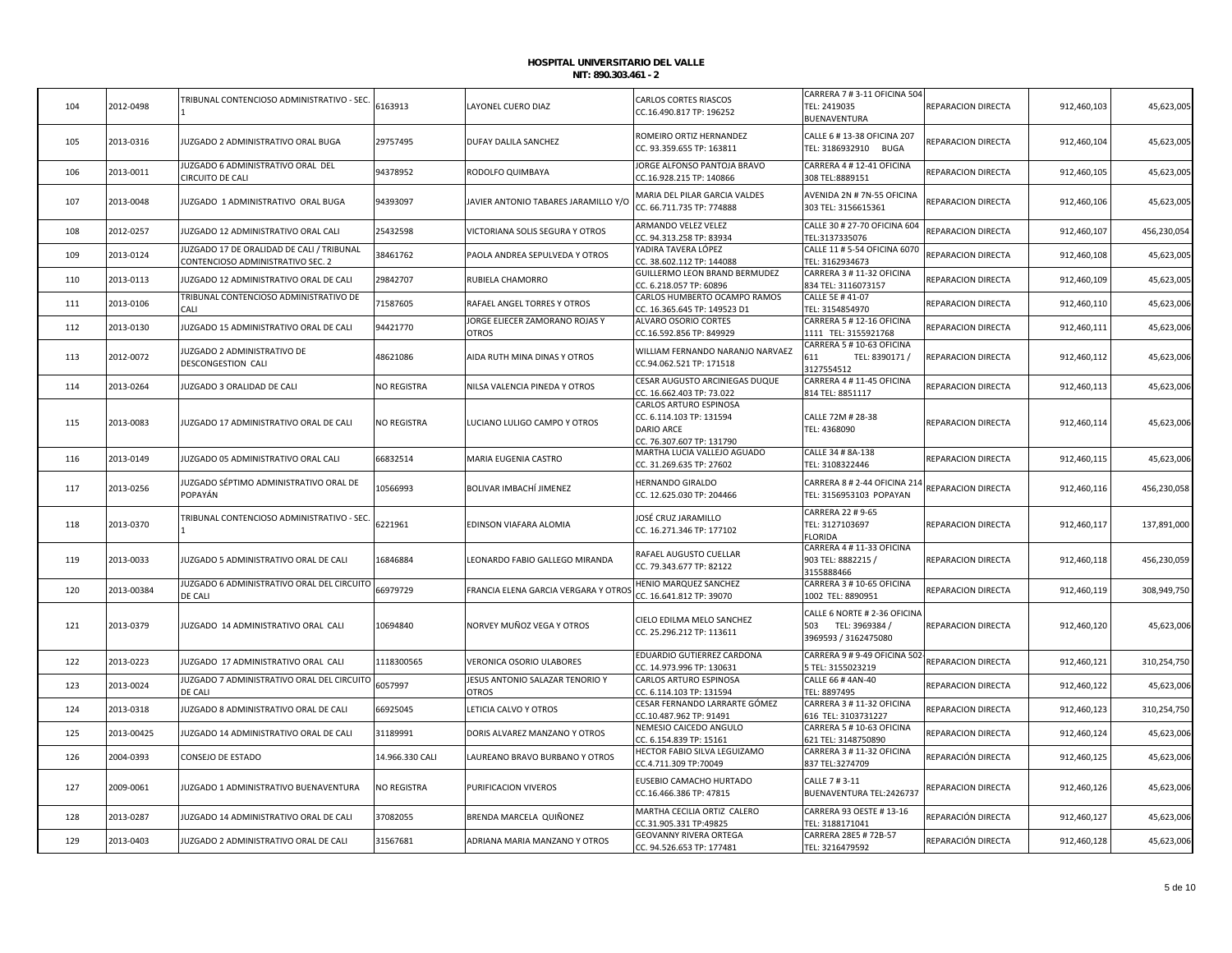| 2013-0022<br>130<br>2014-0114<br>131<br>132<br>2013-0128<br>133<br>2014-0064 |                | JUZGADO 2 ADMINISTRATIVO ORAL DE CALI<br>JUZGADO 4 ADMINISTRATIVO ORAL DE CALI | 29,784,142<br>31567681            | ANA NELFI PALACIO RENGIFO Y OTROS<br>JENIFER SINISTERRA DURAN       | CARLOS ARTURO ESPINOSA<br>CC. 6.114.103 TP: 131594<br>PATRICIA RIVAS ORTIZ | CALLE 66 # 4AN-40<br>TEL: 8897495<br>CARRERA 4 # 11-45 OFICINA             | REPARACIÓN DIRECTA | 912,460,129 | 45,623,006  |
|------------------------------------------------------------------------------|----------------|--------------------------------------------------------------------------------|-----------------------------------|---------------------------------------------------------------------|----------------------------------------------------------------------------|----------------------------------------------------------------------------|--------------------|-------------|-------------|
|                                                                              |                |                                                                                |                                   |                                                                     |                                                                            |                                                                            |                    |             |             |
|                                                                              |                |                                                                                |                                   |                                                                     | CC. 31927377 TP: 65325                                                     | 814 TEL: 8851117                                                           | REPARACIÓN DIRECTA | 912,460,130 | 45,623,007  |
|                                                                              |                | JUZGADO 18 ADMINISTRATIVO ORAL DE CALI                                         | 1114873823                        | GLORIA PATRICIA IZQUIERDO SAAVEDRA                                  | MIGUEL ANTONIO MENESES ARBOLEDA<br>CC. 16.695.216 TP: 69645                | CALLE 30 NORTE # 2BN-66<br>TEL: 6677546 / 6677547                          | REPARACIÓN DIRECTA | 912,460,131 | 379,200,250 |
|                                                                              |                | JUZGADO 10 ADMINISTRATIVO DE CALI                                              | 16452793/<br>1130635726           | ARGEMIRO LOPEZ Y SANDRA JUDITH<br><b>OSPINA</b>                     | SERGIO DAVID BECERRA BENAVIDES<br>CC. 94.543.054 TP: 191481                | CARRERA 5 # 12-16 OFICINA<br>408 TEL: 3014201988 /<br>3152756210 / 3955113 | REPARACIÓN DIRECTA | 912,460,132 | 45,623,007  |
| 2011-0353<br>134                                                             |                | IUZGADO 21 ADMINISTRATIVO DESCONGESTION<br>BUGA - TRIBUNAL DE CALI SEC. 2      | NO REGISTRA                       | DAVID ANTONIO JARAMILLO BETANCURT Y<br><b>OTROS</b>                 | FERNEY ANTONIO LOAIZA ACEVDO<br>CC. 16.361.989 TP: 181232                  | CALLE 26 # 24-81 OFICINA 304<br>TEL:3207524419                             | REPARACIÓN DIRECTA | 912,460,133 | 45,623,007  |
| 135<br>2013-0045                                                             |                | JUZGADO 3 ORAL ADMTIVO DE CALI                                                 | <b>NO REGISTRA</b>                | SOLANDY RIVAS GUAZA, LUZ MILINGA<br><b>CORTES Y OTROS</b>           | MARIO ANDRÉS DUQUE ZUÑIGA<br>CC.94.413.612 TP: 86676                       | CARRERA 3 # 11-32 OFICINA<br>TEL: 8960970<br>819                           | REPARACIÓN DIRECTA | 912,460,134 | 45,623,007  |
| 2013-0233<br>136                                                             |                | JUZGADO 13 ADMINISTRATIVO ORAL DE CALI                                         | 29257270                          | CLAUDINA GARCES RODALLEGA                                           | HECTOR MARIO DUQUE SOLANO<br>CC. 16.682.141 TP: 71551                      | CARRERA 4 # 11-45 OFICINA<br>818 TEL: 300788714 /<br>3173775855            | REPARACIÓN DIRECTA | 912,460,135 | 45,623,007  |
| 137<br>2014-0102                                                             |                | JUZGADO 18 ADMINISTRATIVO ORAL DE CALI                                         | 1143943128                        | IZETTE JOHANA PUETATE ALVAREZ Y<br><b>OTROS</b>                     | OSCAR GERARDO TORRES TRUJILLO<br>CC. 79.629.201 TP: 219065                 | AVENIDA 2 NORTE # 7N-55<br>OFICINA 526<br>TEL: 8813583                     | REPARACIÓN DIRECTA | 912,460,136 | 344,727,500 |
| 138                                                                          | 2014-00060     | JUZGADO 9 ADMINISTRATIVO ORAL DE CALI                                          | 66826954                          | LUZ DARY MUÑOZ GARZON                                               | LUZ DELIA NOREÑA GOMEZ<br>CC. 24.826.264 TP: 127302                        | CARRERA 3 # 11-32 OFICINA<br>732 TEL: 8841428 /<br>3127910307              | REPARACIÓN DIRECTA | 912,460,137 | 45,623,007  |
| 139<br>2006-0147                                                             |                | JUZGADO 1 ADMINISTRATIVO B/VTURA                                               | 17.300.6894                       | MANUEL ANTONIO VELÁSQUEZ BASTO Y<br><b>OTROS</b>                    | JAIME BARRETO NIETO<br>CC. 2.862.941 TP: 41400                             | CALLE 19 # 5-51 OFICINA 706<br><b>BOGOTÁ</b>                               | REPARACIÓN DIRECTA | 912,460,138 | 45,623,007  |
| 140<br>2008-1123                                                             |                | IUZGADO 1 ADMINISTRATIVO ARMENIA                                               | 43.062.398 MEDELLÍN               | ORLANDO DE JESUS CONTRERAS VANEGAS,<br>OLGA LUCÍA VANEGAS GUTIERREZ | JHON JAIRO SANCHEZ CABRERA<br>CC.7.555.681 TP: 198819                      | NUEVA LIBERTAD MANZANO #<br>10A ALAMEDA<br>TEL: 3154346798                 | REPARACIÓN DIRECTA | 912,460,139 | 45,623,007  |
| 2008-0217<br>141                                                             |                | JUZGADO 1 ADMINISTRATIVO BUENAVENTURA                                          | 27.264.270 CHARCO -<br>NARIÑO     | DELIA MARIA QUIÑONEZ                                                | EUSEBIO CAMACHO HURTADO<br>CC.16.466.386 TP: 47815                         | CALLE 7 # 3-11<br>BUENAVENTURA TEL:2426737                                 | REPARACIÓN DIRECTA | 912,460,140 | 45,623,007  |
| 2008-0138<br>142                                                             |                | JUZGADO 2 - BUENAVENTURA                                                       | 16.482.017<br>BUENAVENTURA        | HENRY CIFUENTES RIASCOS                                             | EUSEBIO CAMACHO HURTADO<br>CC.16.466.386 TP: 47815                         | CALLE 7 # 3-11<br>BUENAVENTURA TEL:2426737                                 | REPARACIÓN DIRECTA | 912,460,141 | 45,623,007  |
| 143<br>2005-1309                                                             |                | TRIBUNAL CONTENCIOSO CAUCA                                                     | NO HAY PODER PARA<br>VER ID.      | IOSÉ IVÁN SALAZAR Y OTROS                                           | HENRY RUIZ TOSE<br>CC.10.524.847 TP:13.310                                 | EDIFICIO COLONIAL OFICINA<br>301 POPAYAN<br>TEL:8220456                    | REPARACIÓN DIRECTA | 912,460,142 | 45,623,007  |
| 144<br>1999-372                                                              |                | CONSEJO DE ESTADO                                                              | NO HAY DEMANDA                    | ANGELITA URBINA OSORIO                                              | JOSE LUIS YARPAZ MORALES<br>CC.6,340933 TP: 45571                          | CARRERA 8 # 10-56 OFICINA<br>302 TEL:8830102                               | SIN DATOS          | 912,460,143 | 45,623,007  |
| 145                                                                          | $2011 - 00037$ | TRIBUNAL ADMINISTRATIVO DE ANTIOQUIA                                           | 30.710.686 PASTO (N)              | LUCIA MARIA MAGDALENA ROSERO Y<br>OTROS                             | MARIO ANDRÉS DUQUE ZUÑIGA<br>CC.94.413.612 TP: 86676                       | CARRERA 3 # 11-32 OFICINA<br>819 TEL: 8960970                              | REPARACION DIRECTA | 912,460,144 | 212,369,636 |
| 146                                                                          | $2011 - 0252$  | TRIBUNAL ADMINISTRATIVO DE VALLE                                               | 38.641.290                        | <b>GLORIA ENID REALPE Y OTROS</b>                                   | MANUEL ALBERTO VALENCIA VENTÉ<br>CC. 16.471.708 TP: 94417                  | CALLE 12 # 3-42 OFICINA 204<br>TEL: 8961899                                | REPARACIN DIRECTA  | 912,460,145 | 45,623,007  |
| 147                                                                          | $2011 - 00060$ | TRIBUNAL ADMINISTRATIVO DE VALLE                                               | 16.793377                         | HECTOR MARTINEZ ORDOÑEZ                                             | ANGELA MARIA REYES GIRALDO<br>CC.42.092.368 TP: 77315                      | CARRERA 42A # 5C-55<br>TEL:5536291 / 5134339                               | REPARACION DIRECTA | 912,460,146 | 45,623,007  |
| 148<br>2011-0075                                                             |                | IUZGADO 19 ADMINISTRATIVO DE CALI                                              | 27.308 931 DE LOS<br>ANDES NARIÑO | GLORIA ESPERANZA MORALES CABRERA                                    | EDITH GABRIELA FALLA ALARCON<br>CC.38.560.230                              | CALLE 11 # 5-54 OFICINA 603<br>TEL:8823790 / 8831229                       | REPARACIÓN DIRECTA | 912,460,147 | 45,623,007  |
| 149<br>2013-0392                                                             |                | JUZGADO 7 ADMINISTRATIVO ORAL CALI                                             | 1144136946                        | LINA MARCELA TANGARIFE CATACOLI Y<br>OTROS                          | NO REGISTRA                                                                | NO REGISTRA                                                                | REPARACIÓN DIRECTA | 912,460,148 | 456,230,074 |
| 150<br>2013-0341                                                             |                | UZGADO 7 ADMINISTRATIVO ORAL CALI                                              | 105379877                         | MARIA LETICIA MONTOYA CUARTAS                                       | MARTHA CECILIA ORTIZ CALERO<br>CC.31.905.331 TP:49825                      | CALLE 11 # 4-34 OFICINA 812<br>TEL:8882031                                 | REPARACIÓN DIRECTA | 912,460,149 | 45,623,007  |
| 151<br>2014-0263                                                             |                | JUZGADO 4 ADMINISTRATIVO ORAL CALI                                             | 6383480                           | FREDY ANDRES VELASQUEZ Y OTROS                                      | EDGAR JAIR ZUÑIGA DOMIGUEZ<br>CC.10.720.194 TP: 101462                     | CARRERA 8 # 3-57 OFICINA 102<br>POPAYAN<br>TEL: 3103964462                 | REPARACIÓN DIRECTA | 912,460,150 | 482,618,500 |
| 152<br>2013-0176                                                             |                | <b>IUZGADO 13 ADMINISTRATIVO ORAL CALI</b>                                     | 31216583                          | MARIA INES SANCHEZ SANCHEZ / WILDER<br>REALPE                       | JOSE IGNACIO ARANGO BERNAL<br>CC. 6.498.758 TP: 125327                     | CALLE 10 # 4-40 OOFICINA 407<br>TEL: 8880064                               | REPARACIÓN DIRECTA | 912,460,151 | 399,883,900 |
|                                                                              |                | JUZGADO 6 ADMINISTRATIVO DE CALI                                               | 38756851                          | MARIA LIGIA AGUDELO Y OTROS                                         | NAYIBE ARITIZABAL ARISTIZABAL<br>CC.66.919.149 TP: 134552                  | CARRERA 85 # 33-36<br>FEL: 3177262477                                      | REPARACIÓN DIRECTA | 912,460,152 | 45,623,008  |
| 153<br>2014-0054                                                             |                |                                                                                |                                   |                                                                     |                                                                            | CARRERA 85C # 13B-46                                                       |                    |             |             |
| 2013-0381<br>154                                                             |                | JUZGADO 6 ADMINISTRATIVO DE CIRCUITO CALI                                      | 67037902                          | GIOMAR OBREGON QUIÑONEZ Y OTROS                                     | MARIA ANGELICA MONTAÑO DE LA CRUZ<br>CC. 31.587.830 TP: 170807             | OFICINA 101<br>TEL:<br>3155803584                                          | REPARACIÓN DIRECTA | 912,460,153 | 45,623,008  |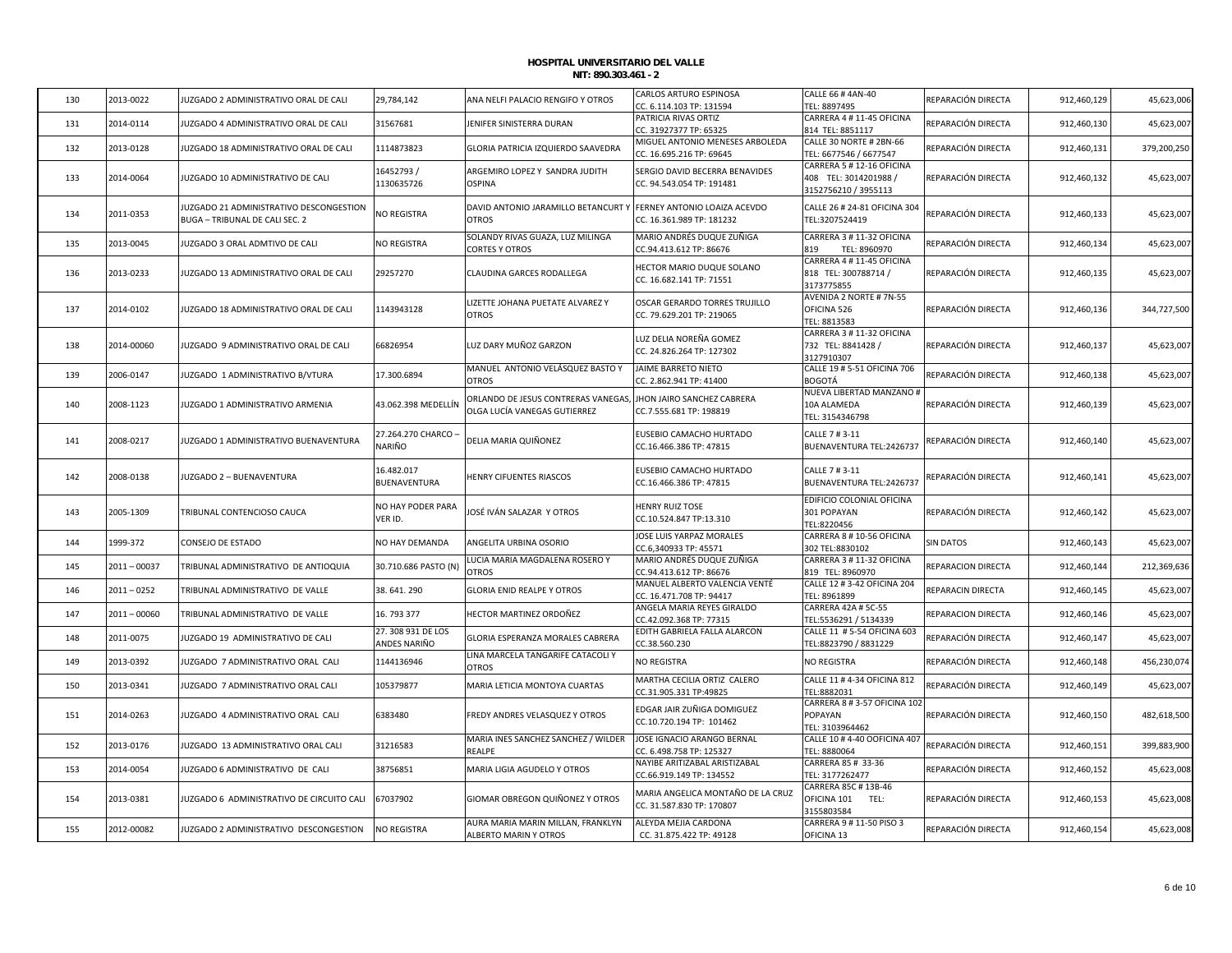| 156 | 2011-00355                           | JUZGADO 2 ADMINISTRATIVO DESCONGESTION -<br>TRIBUNAL CONTENCIOSO SEC. 2 | 5247683             | LUIS FERNANDO QUIJANO, OSCAR<br>HUMBERTO RIVERA SANCHEZ Y OTROS | LEON DAVID ZUÑIGA<br>CC. 14.636.960 TP: 181495             | CALLE 24 AN # 8N-46<br>TEL:3122583561                                                    | REPARACIÓN DIRECTA                                              | 912,460,155 | 45,623,008  |
|-----|--------------------------------------|-------------------------------------------------------------------------|---------------------|-----------------------------------------------------------------|------------------------------------------------------------|------------------------------------------------------------------------------------------|-----------------------------------------------------------------|-------------|-------------|
| 157 | 2013-00309                           | JUZGADO 15 ADMINISTRATIVO ORAL DE CALI                                  | 7550251             | JHOVANY MARTIN GIRALDO CALDERON Y<br><b>OTROS</b>               | HERNÁN POSSO CASTRO<br>CC. 94.225.957                      | CARRERA 4 # 12-41 OFICINA<br>712 TEL: 8882854 /<br>3186970944                            | REPARACION DIRECTA                                              | 912,460,156 | 456,230,078 |
| 158 | 2013-0389                            | JUZGADO 15 ADMINISTRATIVO ORAL DE CALI                                  | 34676507            | ADELINDA NOGUERA Y OTROS                                        | <b>DIEGO PEREZ SALINAS</b><br>CC. 16.694.808 TP: 90400     | AVENIDA 2 OESTE #10-120<br>TEL: 3122630868                                               | REPARACION DIRECTA                                              | 912,460,157 | 45,623,008  |
| 159 | 2014-00014                           | <b>UZGADO 6 ADMINISTRATIVO ORALIDAD DE</b><br>POPAYAN                   | 10505362            | JHON HEIDER TORO GRIJALBA Y OTROS                               | JESUS ALBERTO PEÑA RIVERA<br>CC.76.321.657 TP: 108731      | CALLE 8 # 8-50 2º PISO<br>POPAYAN                                                        | REPARACION DIRECTA                                              | 912,460,158 | 45,623,008  |
| 160 | 2014-0066                            | IUZGADO 9 ADMINISTRATIVO ORAL DE CALI                                   | 14606048 / 31908168 | MARY EUGENIA RIVAS QUINTERO, JAIR<br><b>EDUARDO QUINTERO</b>    | <b>WISBERT VILLAMIL PAJOY</b><br>CC. 16.751.269 TP: 145939 | CARRERA 3 # 11-32 OFICINA<br>808 TEL: 3954407                                            | REPARACION DIRECTA                                              | 912,460,159 | 45,623,008  |
| 161 | 2013-0106                            | JUZGADO 10 ADMINISTRATIVO ORAL DE CALI                                  | 38668449            | AMPARO OSORIO Y OTROS                                           | MIREYA PINZÓN ORTIZ<br>CC. 21.232.673 TP: 80330            | CALLE 53 # 1-91 OFICINA 6-101<br>TEL: 4390238 / 3108707844                               | REPARACION DIRECTA                                              | 912,460,160 | 45,623,008  |
| 162 | 2014-0188                            | JUZGADO 3 ADMINISTRATIVO ORAL DE CALI                                   | 29359315            | GLORIA MARIA GONZALEZ VELEZ /<br>EDWARD ANTONIO ARBOLEDA        | MELBA VICTORIA PELAEZ GÓMEZ<br>CC. 30.329.128 TP: 97255    | CARRERA 4 # 10-44 OFICINA<br>403 TEL: 8880949                                            | REPARACION DIRECTA                                              | 912,460,161 | 45,623,008  |
| 163 | 2013-00310                           | JUZGADO 18 ADMINISTRATIVO ORAL DE CALI                                  | 5458117             | ARBEY DE JESUS CEBALLOS                                         | AIDA MILENA NAVLA CASTILLO<br>CC.31.572.064 TP: 156465     | CARRERA 4 # 12-41 OFICINA 10<br>12 TEL: 8889153                                          | REPARACION DIRECTA                                              | 912,460,162 | 45,623,008  |
| 164 | 2014-0259                            | JUZGADO 3 ADMINISTRATIVO ORAL CALI                                      | 67024259            | MARIA DEYSI TORRES VARGAS                                       | <b>HENRY BRYON TBAÑEZ</b><br>CC.16.588.459 TP: 68.873      | CALLE 11 # 6-40 OFICINA 705<br>TEL: 3155215310                                           | REPARACION DIRECTA                                              | 912,460,163 | 45,623,008  |
| 165 | NO REGISTRA                          | JUZGADO 2 CIVIL DEL CIRCUITO DE CALI                                    | 43646353            | ALBA IRENE NOREÑA ARCILA                                        | <b>NO REGISTRA</b>                                         | NO REGISTRA                                                                              | ORDINARIO CIVIL X RESP.<br>MEDICA (LLAMAMIENTO<br>EN GARANTIA)I | 912,460,164 | 45,623,008  |
| 166 | 2013-0099                            | JUZGADO 15 ADMINISTRATIVO ORAL DE CALI                                  | 16865793            | ARNOWISH LENIS ESCOBAR Y OTROS                                  | NO REGISTRA                                                | NO REGISTRA                                                                              | REPARACION DIRECTA                                              | 912,460,165 | 45,623,008  |
| 167 | 2014-0136                            | JUZGADO 7 ADMINISTRATIVO ORAL CALI                                      | 1130634709          | ANGELICA ACHICANOY , DANNY CELEMIN<br>CEBALLOS Y OTROS          | <b>NO REGISTRA</b>                                         | NO REGISTRA                                                                              | REPARACION DIRECTA                                              | 912,460,166 | 45,623,008  |
| 168 | 2014-0115                            | JUZGADO 7 ADMINISTRATIVO ORAL CALI                                      | NO REGISTRA         | MARIA EUFEMIA NARVÁEZ / AUSIDIADES<br>OBANDO Y OTROS            | JHON NELSON ALZATE CARDENAS<br>CC. 5.961.530 TP: 151459    | CARRERA 9 # 9-49 OFICINA 703<br>TEL: 3155902900                                          | REPARACION DIRECTA                                              | 912,460,167 | 45,623,008  |
| 169 | 2014-0357                            | JUZGADO 16 ADMINISTRATIVO ORAL CALI                                     | 6386827             | ERIKA LORET ARIAS RODRIGUEZ / SILVIO<br>RODRIGUEZ Y OTROS       | SONIA SANCHEZ ARTEAGA<br>CC.34.554.684 TP: 77740           | AVENIDA 2B2 # 73N BIS-59<br>TEL: 3104142644                                              | REPARACION DIRECTA                                              | 912,460,168 | 45,623,008  |
| 170 | 2014-0163                            | JUZGADO 3 ADMINISTRATIVO ORAL CALI                                      | NO REGISTRA         | MARIA DIGNA MOSQUERA Y OTROS                                    | GUILLERMO LEON BRAND BERMUDEZ<br>CC. 6.218.057 TP: 60896   | CARRERA 3 # 11-32 OFICINA<br>834 TEL: 3116073157                                         | REPARACION DIRECTA                                              | 912,460,169 | 45,623,008  |
| 171 | 2016-00075<br>(Antes 2014-<br>00282) | JUZGADO 13 ADMINISTRATIVO ORAL CALI                                     | 79392569            | CARLOS ALBERTO MORENO FORERO Y<br><b>OTROS</b>                  | BENJAMIN ACOSTA ORTIZ<br>CC. 6.513.396 TP: 107090          | CARRERA 4 # 9-17 OFICINA 210<br>TEL: 3113341511 / 8881070                                | REPARACIÓN DIRECTA                                              | 912,460,170 | 45,623,009  |
| 172 | 2014-0124                            | JUZGADO 15 ADMINISTRATIVO ORAL CALI                                     | 14440485            | ELMER MORENO OROZCO Y OTROS                                     | JEIMY JULIETH LONDOÑO VERGARA<br>CC. 38.643.576 TP: 180287 | AVENIDA ROOSEVELT 24-93<br>TEL: 3104298007                                               | REPARACIÓN DIRECTA                                              | 912,460,171 | 45,623,009  |
| 173 | 2014-0043                            | JUZGADO 7 ADMINISTRATIVO ORAL CALI                                      | 14942504            | SALOMÓN VASQUEZ VIAFRA Y OTROS                                  | REINEL MUÑOZ ZUÑIGA<br>CC. 10.535.992 TP: 51743            | CALLE 54 BN-9B-10 POPAYAN<br>TEL: 3217832249                                             | REPARACIÓN DIRECTA                                              | 912,460,172 | 45,623,009  |
| 174 | 2014-0220                            | JUZGADO 15 ADMINISTRATIVO ORAL CALI                                     | 13059164            | LIDA PRADO LATORRE Y OTROS                                      | LUZ MARIA ARIAS ALZATE<br>CC. 66.951.902 TP: 193428        | CARRERA 6 # 1-43 OFINA 201<br>TEL: 2426438 BUENAVENTURA                                  | REPARACIÓN DIRECTA                                              | 912,460,173 | 45,623,009  |
| 175 | 2014-0299                            | IUZGADO 15 ADMINISTRATIVO ORAL CALI                                     | 27524461            | FILOMENA QUIÑONES CASTILLO Y OTROS                              | LUZ DELIA NOREÑA GOMEZ<br>CC. 24.826.264 TP: 127302        | CARRERA 3 # 11-32 OFICINA<br>302 TEL: 8841428                                            | REPARACIÓN DIRECTA                                              | 912,460,174 | 45,623,009  |
| 176 | 2014-0145                            | JUZGADO 7 ADMINISTRATIVO ORAL CALI                                      | NO REGISTRA         | MARIA CAMILA CAICEDO GIL Y OTROS                                | JUAN MANUEL DUQUE ZUÑIGA<br>CC.94.510.083 TP: 109298       | CARRERA 3 # 11-22 OFICINA<br>416 TEL: 8804444                                            | REPARACIÓN DIRECTA                                              | 912,460,175 | 45,623,009  |
| 177 | 2014-0052                            | JUZGADO 5 ADMINISTRATIVO ORAL CALI                                      | 66953003            | MARIA NANCI CADENA MEJIA Y OTROS                                | DIANA MARIA GARCES OSPINA<br>CC. 43.614.102 TP:97674       | CARRERA 4 # 10-44 OFICINA<br>403 TEL: 8880949                                            | REPARACIÓN DIRECTA                                              | 912,460,176 | 45,623,009  |
| 178 | 2014-000154                          | JUZGADO ADMINISTRATIVO DESCONGESTIÓN<br>DE BUGA                         | NO REGISTRA         | LUZ STELLA HERNANDEZ RAMIREZ                                    | OSCAR MARINO TOBAR NIÑO<br>CC.16.356.422 TP: 101391        | CARRERA 25 # 25-36 OFICINA<br>012 EDIFICIO OCTAVIO<br>MONTOYA - TULUA TEL:<br>3103733671 | REPARACIÓN DIRECTA                                              | 912,460,177 | 45,623,009  |
|     |                                      |                                                                         |                     |                                                                 |                                                            |                                                                                          |                                                                 |             |             |
| 179 | 2012-00071                           | TRIBUNAL ADMINISTRATIVO DEL VALLE                                       | 1113629709          | JAVIER MAURICIO VALENS CANO                                     | EDDY MERCK DUCUARA REYES<br>CC. 94.324.344 TP: 130821      | CARRERA 32 # 30-13 OFICINA<br>204 PALMIRA                                                | REPARACIÓN DIRECTA                                              | 912,460,178 | 45,623,009  |
| 180 | 2012-0004                            | UZGADO 20 ADMINISTRATIVO DE CALI                                        | NO REGISTRA         | VICTOR HUGO DONOSO Y OTROS                                      | MAURICIO CASTILLO LOZANO<br>CC. 94.510.401 TP: 120859      | CARRERA 4 # 11-45 OFICINA<br>701 TEL:3006137976                                          | REPARACIÓN DIRECTA                                              | 912,460,179 | 217,745,159 |
| 181 | 2012-0302                            | JUZGADO 3 CIVIL DEL CIRCUITO DE CALI                                    | NO REGISTRA         | KIMBERLY RIOS VARGAS Y OTROS                                    | BENJAMIN JARAMILLO<br>CC. 16.582.855 TP: 167840            | NO REGISTRA                                                                              | ORDINARIO CIVIL                                                 | 912,460,180 | 45,623,009  |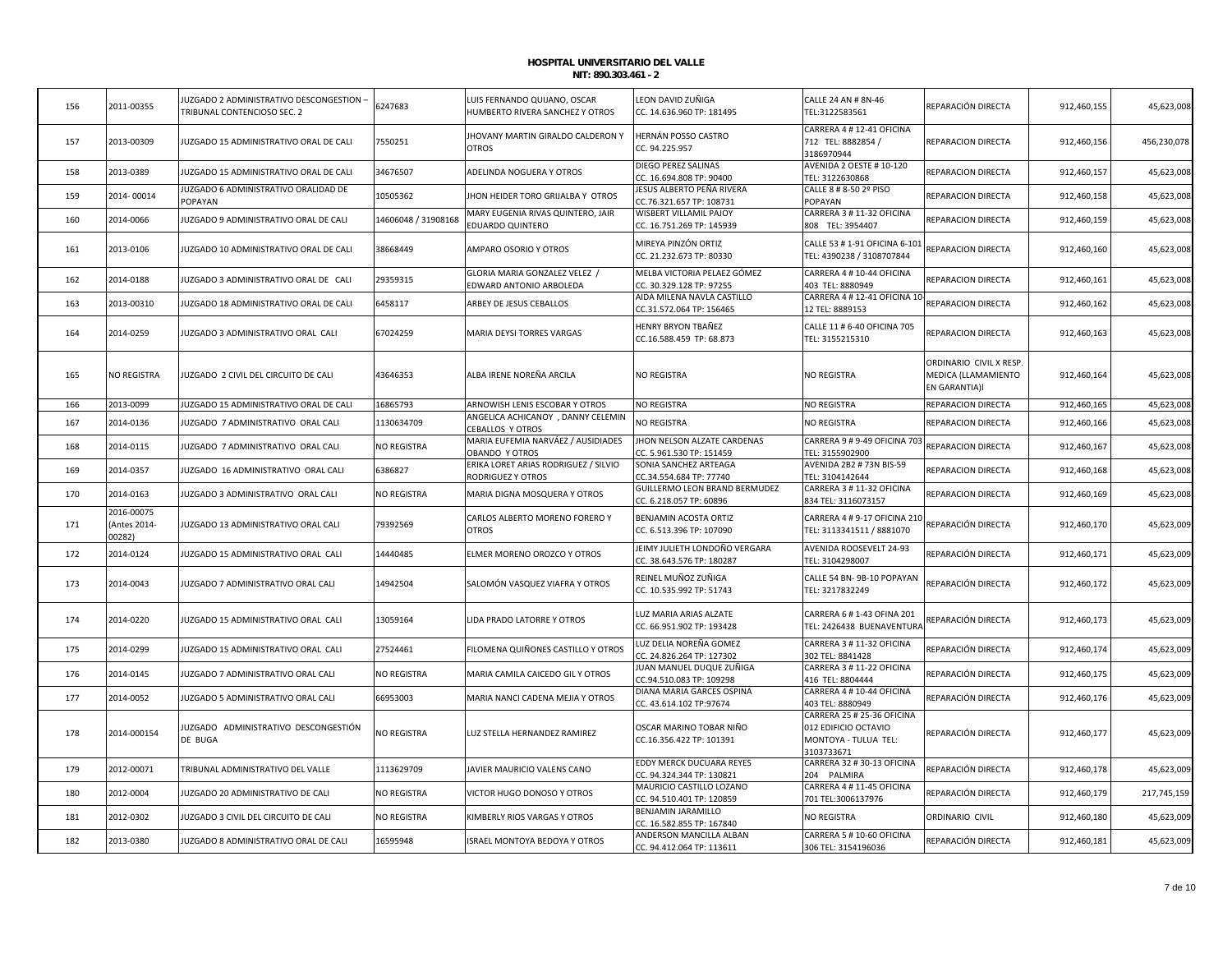| 183 | 2014-0380     | JUZGADO 6 ADMINISTRATIVO ORAL DE CALI                                             | 1079092977  | MARIA CELENIA PEREA MORENO Y OTROS                                | JUAN MANUEL DUQUE ZUÑIGA<br>CC.94.510.083 TP: 109298             | CARRERA 3 # 11-32 OFICINA<br>416 TEL:8804444                                                  | REPARACIÓN DIRECTA | 912,460,182 | 456,230,091 |
|-----|---------------|-----------------------------------------------------------------------------------|-------------|-------------------------------------------------------------------|------------------------------------------------------------------|-----------------------------------------------------------------------------------------------|--------------------|-------------|-------------|
| 184 | 2011-0046     | JUZGADO 20 ADMINISTRATIVO DE CALI                                                 | NO REGISTRA | LUZ MARINA CORTES, EFRAIN<br>MONTEALEGRE CORTES Y OTROS           | HECTOR FABIO SILVA LEGUIZAMO<br>CC.4.711.309 TP:70049            | CARRERA 3 # 11-32 OFICINA<br>837 TEL:3274709                                                  | REPARACIÓN DIRECTA | 912,460,183 | 912,460,183 |
| 185 | 2014-0080     | JUZGADO 17 ADMINISTRATIVO ORAL DE CALI                                            | 59165923    | FABIO OLAYA MAYORGA, AURA Ma.<br>HERNANDEZ A. Y OTROS             | ELKIN ASPRILLA MURILLO                                           | CALLE 6 # 15-23 POPAYAN<br>TEL: 3216311935                                                    | REPARACIÓN DIRECTA | 912,460,184 | 45,623,009  |
| 186 | 2014-1464     | TRIBUNAL CONTENCIOSO ADMINISTRATIVO DEL<br>VALLE 1                                | NO REGISTRA | SONIA PAYAN HURTADO Y OTROS                                       | AYDA MILENA NAVIA CASTILLO<br>CC.31.572.064 TP: 156465           | CARRERA 4 # 12-41 OFICINA<br>1012 TEL: 8889153                                                | REPARACIÓN DIRECTA | 912,460,185 | 137,891,000 |
| 187 | 2014-0481-00  | IUZGADO 14 ADMINISTRATIVO ORAL DE CALI-<br>TRIBUNAL CONTENCIOSO SEC. 1            | NO REGISTRA | ANGEL MARIA PINO BENITEZ Y OTROS                                  | RUTH MERY MOSQUERA<br>CC. 66.840.597 TP: 131784                  | CARRERA 4 # 11-33 OFICINA<br>202 TEL: 3206734171 /<br>8890339                                 | REPARACIÓN DIRECTA | 912,460,186 | 45,623,009  |
| 188 | 2013-0157     | JUZGADO 11 ADMINISTRATIVO ORAL DE CALI                                            | 31914559    | LILIANA LAVERDE CHAPAL Y OTROS                                    | PAULO ENRIQUE MUÑOZ LÓPEZ<br>CC. 16.932.931 TP: 146954           | CARRERA 4 # 10-44 OFICINA<br>602 TEL: 3137431457                                              | REPARACIÓN DIRECTA | 912,460,187 | 456,230,094 |
| 189 | 2014-00328 RD | IUZGADO 18 ADMINISTRATIVO ORAL DE CALI                                            | 61432955    | JORGE LEONARDO GONZALÍAS VALENCIA Y<br>OTROS                      | MARÍA INÉS CASTILLO VELEZ<br>CC. 48.618.026 TP: 58240            | CALLE 11 # 3-67 OFICINA 503<br>TEL: 3146660005                                                | REPARACIÓN DIRECTA | 912,460,188 | 45,623,009  |
| 190 | 2014-0402     | JUZGADO 13 ADMINISTRATIVO ORAL DE CALI                                            | 1144130082  | DIANA MELISSA DURÁN AUNCA Y OTROS                                 | DIEGO FELIPE CIFUENTES MARMOLEJO<br>CC: 1.107.047.945 TP: 208527 | EDIFICIO ARISTI CARRERA 9 # 9-<br>49 OFICINA 501C<br>TEL: 3779674 / 3192123543                | REPARACIÓN DIRECTA | 912,460,189 | 179,258,300 |
| 191 | 2013-0320     | IUZGADO 18 ADMINISTRATIVO ORAL DE CALI                                            | 19362273    | MARCO TULIO OBANDO VALLEJO Y OTROS                                | GUILLERMO LEON BRAND BERMUDEZ<br>CC. 6.218.057 TP: 60896         | CARRERA 3 # 11-32 OFICINA<br>834 TEL: 3116073157                                              | REPARACIÓN DIRECTA | 912,460,190 | 456,230,095 |
| 192 | 2015-0070     | JUZGADO 18 ADMINISTRATIVO ORAL DE CALI                                            | 19196209    | HUMBERTO CERÓN CARVAJAL                                           | MELBA VICTORIA PELAEZ GÓMEZ<br>CC. 30.329.128 TP: 97255          | CARRERA 4 # 10-44 OFICINA<br>403 TEL: 8880949                                                 | REPARACIÓN DIRECTA | 912,460,191 | 347,949,000 |
| 193 | 2014-0478     | JUZGADO 6 ADMINISTRATIVO ORAL DE CALI                                             | 1060416242  | NELSA CARABALI, YILMER ANDRES VIDAL<br>CARABALÍ Y OTROS           | LILIA MARIA TRUQUEZ CERON<br>CC. 29.105.793 TP: 166307           | CALLE 28 NORTE # 3A-47<br>TEL: 3164492799                                                     | REPARACIÓN DIRECTA | 912,460,192 | 437,803,925 |
| 194 | 2014-0457     | JUZGADO 10 ADMINISTRATIVO ORAL DE CALI                                            | NO REGISTRA | MARTHA CECILIA GARCÍA CALDERON Y<br><b>OTROS</b>                  | EDGAR SAMBONI ANDRADE<br>CC. 16.590.387 TP: 62418                | CALLE 11 # 3-67 OFICINA 1102<br>TEL: 3162908447                                               | REPARACIÓN DIRECTA | 912,460,193 | 45,623,010  |
| 195 | 2014-0413     | JUZGADO 7 ADMINISTRATIVO ORAL DE CALI                                             | 1144166096  | NATALYA CORTES DELGADO Y OTROS                                    | DENEDRY ANDRÉS ARANDA JIMENEZ<br>CC. 1.130.672.034 TP: 226922    | CALLE 5E #41-07<br>TEL: 3154854970                                                            | REPARACIÓN DIRECTA | 912,460,194 | 206,836,500 |
| 196 | 2014-0407     | JUZGADO 10 ADMINISTRATIVO ORAL DE CALI                                            | 1130617195  | DEISY JOHANNA DIAZ PANTOJA Y OTROS                                | ENY MUÑOZ<br>CC. 34.526.887 TP: 15542                            | CARRERA 3 # 11-32 OFICINA<br>730 TEL: 8899132                                                 | REPARACIÓN DIRECTA | 912,460,195 | 456,230,098 |
| 197 | 2014-0336     | JUZGADO 13 ADMINISTRTIVO ORAL DE CALI                                             | 94541883    | PABLO FABIÁN RUIZ RIVERA Y OTROS                                  | ULISES MOSQUERA CÓRDOBA<br>CC. 94.460.371 TP: 96234              | CALLE 8 NORTE # 2N-35<br>UILIABOGADA@HOTMAIL.CO<br>M TEL: 3005607327                          | REPARACIÓN DIRECTA | 912,460,196 | 45,623,010  |
| 198 | 2012-0591     | TRIBUNAL ADMINISTRATIVO DEL VALLE - SECC. 2<br>(MAG. LUZ STELLA ALVARADO OROZCO)  | NO REGISTRA | CESAR AUGUSTO ROMERO GALLO Y OTROS                                | JAMES GIRALDO SILVA<br>CC. 16.278.471 TP: 130093                 | CALLE 31 # 28-46 OFICINA 204<br>TEL: 2703741 / 3122892429<br>PALMIRA                          | REPARACIÓN DIRECTA | 912,460,197 | 456,230,099 |
| 199 | 2012-0121     | JUZGADO 19 ADMINISTRATIVO DE CALI                                                 | NO REGISTRA | JAMES ALIRIO MUÑOZ Y OTRO                                         | EYVER SAMUEL ESCOBAR MOSQUERA<br>CC. 76.321.926 TP:173066        | CARRERA 48 # 14-72<br>TEL: 3137652917                                                         | REPARACIÓN DIRECTA | 912,460,198 | 456,230,099 |
| 200 | 2012-0022     | JUZGADO 19 ADMINISTRATIVO DE CALI                                                 | 1130664461  | HON EDWAR NAVIA DELGADO, LUIS<br>EDUARDO NAVIA SILVA Y OTROS      | SORY MIRYED DELGADO ARBOLEDA<br>CC. 66.883.0796 TP: 82747        | AVENIDA 2 HN # 52-34 APT 101<br>A TEL:6654643                                                 | REPARACIÓN DIRECTA | 912,460,199 | 45,623,010  |
| 201 | 2012-0042     | JUZGADO 5 ADMINISTRATIVO ORAL DE CALI                                             | 29179806    | NAZLY BORRERO VASQUEZ Y OTROS                                     | PEDRO NEL BONILLA MELENDEZ<br>CC.4.252.333 TP: 120928            | CARRERA 4 # 13-24 OFICINA<br>1002 TEL:3113441772                                              | REPARACIÓN DIRECTA | 912,460,200 | 45,623,010  |
| 202 | 2014-0508     | JUZGADO 13 ADMINISTRATIVO ORAL DE CALI                                            | 10142870    | EDINSON VILLANUEVA OSORIO Y OTROS                                 | AYDA MILENA NAVIA CASTILLO<br>CC.31.572.064 TP: 156465           | CARRERA 4 # 12-41 OFICINA<br>1012 TEL: 8889153                                                | REPARACIÓN DIRECTA | 912,460,201 | 45,623,010  |
| 203 | 2014-0553     | JUZGADO 16 ADMINISTRATIVO ORAL DE CALI                                            | 1118286108  | YURANY ANDREA RIVERA FERNÁNDEZ Y<br><b>OTROS</b>                  | CARLOS GUSTAVO PATIÑO OSPINA<br>CC. 94.314.924 TP: 156133        | CARRERA 4 # 10-44 OFICINA<br>809 TEL: 3146547696                                              | REPARACIÓN DIRECTA | 912,460,202 | 45,623,010  |
| 204 | 2012-0072     | JUZGADO 17 ADMINISTRATIVO ORAL CALI /<br>TRIBUNAL CONTENCIOSO ADMINISTRATIVO SEC. | NO REGISTRA | JORGE GILDARDO LÓPEZ GARCÍA Y OTROS                               | MARTHA CECILIA ORTIZ CALERO<br>CC.31.905.331 TP:49825            | CALLE 11 # 4-34 OFICINA 812<br>TEL:8882031                                                    | REPARACIÓN DIRECTA | 912,460,203 | 45,623,010  |
| 205 | 2015-0116     | JUZGADO 7 ADMINISTRATIVO ORAL DE CALI                                             | 94524559    | ALEXANDER CARVAJAL VELASCO, CLAUDIA<br>PATRICIA RÍOS CANO Y OTROS | CARLOS HUMBERTO OCAMPO RAMOS<br>CC. 16.365.645 TP: 149523 D1     | CALLA 5E #41-07<br>TEL: 5246376                                                               | REPARACIÓN DIRECTA | 912,460,204 | 456,230,102 |
| 206 | 2015-0061     | JUZGADO 18 ADMINISTRATIVO ORAL DE CALI                                            | 38700010    | OBDULIA ORTIZ Y OTROS                                             | <b>FERNEY MORENO</b><br>CC. 79.328.431 TP:                       | CARRERA 21 # 20 <sup>a</sup> -05 B/LA<br>ESPERANZA PUERTO TEJADA<br>TEL: 3148937212 / 8281009 | REPARACIÓN DIRECTA | 912,460,205 | 456,230,103 |
| 207 | 2015-0106     | JUZGADO 16 ADMINISTRATIVO ORAL DE CALI                                            | 94489431    | RICARDO ARIZALA BARREIRO Y OTROS                                  | EDGAR MAURICIO SALAS IBAÑEZ<br>CC. 97.472446 TP: 163861          | CALLA 30 N # 2BN-66<br>TEL: 6677546 / 3113456462                                              | REPARACIÓN DIRECTA | 912,460,206 | 45,623,010  |
| 208 | 2015-0095     | JUZGADO 3 ADMINISTRATIVO ORAL DE CALI                                             | 16676385    | NELSON CORREA ALZATE Y OTROS                                      | JUAN MANUEL DUQUE ZUÑIGA<br>CC.94.510.083 TP: 109298             | CARRERA 3 # 11-32 OFICINA<br>416 TEL:8804444                                                  | REPARACIÓN DIRECTA | 912,460,207 | 456,230,104 |
| 209 | 2015-0283     | TRIBUNAL CONTENCIOSO ADMINISTRATIVO - SEC.                                        | 1113618277  | OMAR JAVIER CASTILLO Y OTROS                                      | MARIA ALFONSO CASTAÑEDA MUÑOZ<br>CC.1.116.237.495 TP: 220817     | CARRERA 27 # 25-32 OFICINA<br>101 TULUA TEL: 30147669552                                      | REPARACIÓN DIRECTA | 912,460,208 | 456,230,104 |
|     |               |                                                                                   |             |                                                                   |                                                                  |                                                                                               |                    |             |             |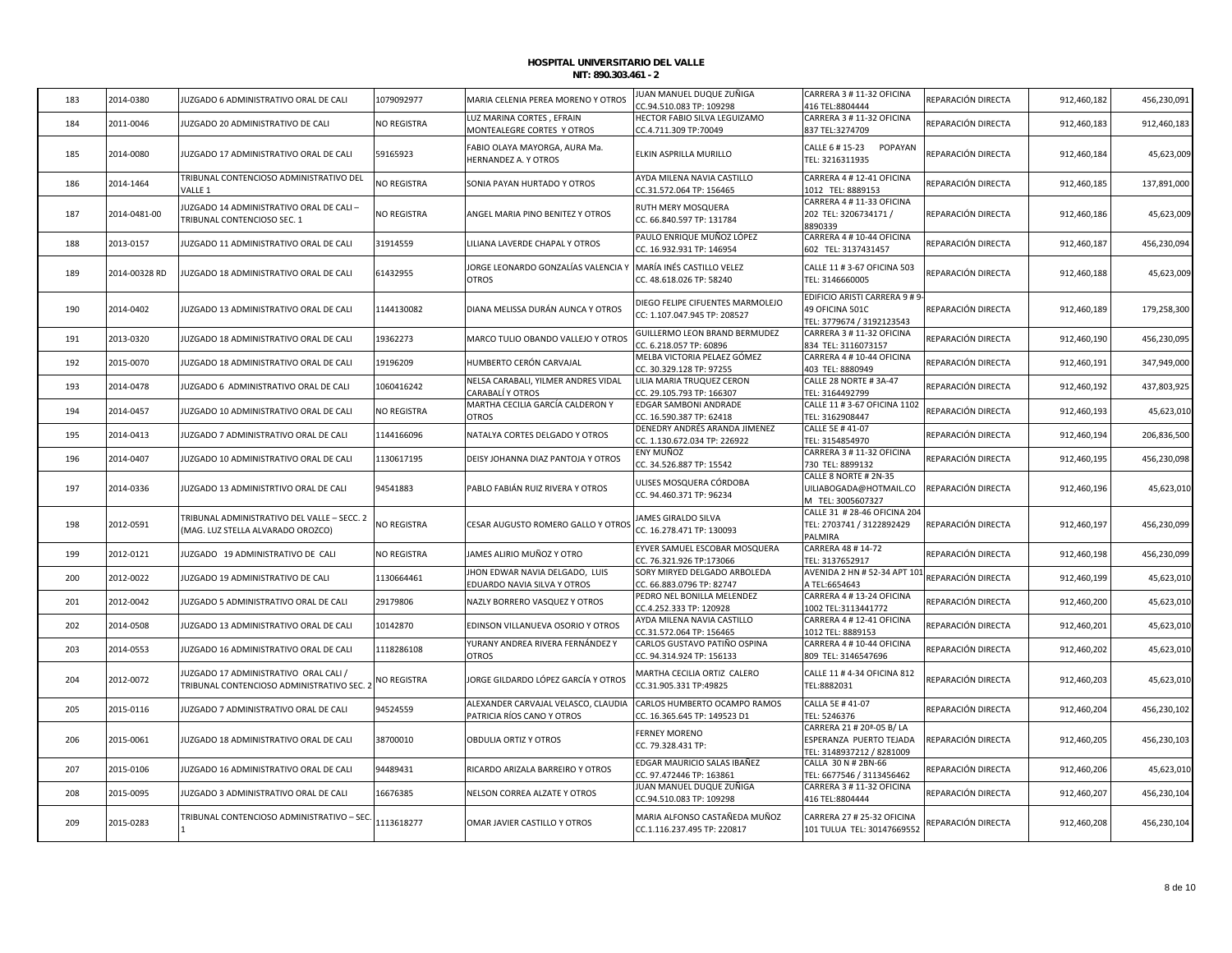| 210 | 2014-0381    | JUZGADO 1 ADMINISTRATIVO ORAL DE BUGA                                  | 66713051                    | YAINIBE MARIN VALENCIA Y OTROS                         | ALBA NELLY PARRA LOTERO<br>CC. 66.724.636 TP: 136939             | CARRERA 26 # 27-28 OFICINA<br>201 TEL: 2321010 TULUA                         | REPARACIÓN DIRECTA | 912,460,209 | 45,623,010  |
|-----|--------------|------------------------------------------------------------------------|-----------------------------|--------------------------------------------------------|------------------------------------------------------------------|------------------------------------------------------------------------------|--------------------|-------------|-------------|
| 211 | 2015-0268    | JUZGADO 14 ADMINISTRATIVO ORAL DE CALI                                 | 56729723                    | MYRIAM TOTENA, LEYDI JOHANA FLOREZ Y<br><b>OTROS</b>   | OLGA PATRICIA GALEANO ACEVEDO<br>CC. 66.724.334 TP: 148857       | CARRERA 27 # 24-23 2º PISO<br>TULUA TEL: 3218391227                          | REPARACIÓN DIRECTA | 912,460,210 | 45,623,011  |
| 212 | 2013-0036    | IUZGADO 7 ADMINISTRATIVO ORAL DE CALI                                  | 6876141                     | EDY ALFRAY DIAZ MARMOLEJO Y OTROS                      | WILLIAM FERNANDO ABONIA FLOREZ<br>CC.16.842.486 TP: 204572       | CARRERA 92 # 3A-30 B1 12 AP<br>402 TEL: 3185292102                           | REPARACIÓN DIRECTA | 912,460,211 | 45,623,011  |
| 213 | 2015-00140   | JUZGADO 4 ADMINISTRATIVO ORAL DE CALI                                  | 31900388                    | MARTHA CECILIA MOSQUERA MUÑOZ Y<br>OTROS               | XIMENA LEAL TELLO<br>CC. 29.117.865 TP: 189013                   | CARRERA 4 # 10-44 OFICINA<br>112 TEL: 3253373                                | REPARACIÓN DIRECTA | 912,460,212 | 45,623,01   |
| 214 | 2014-0365    | JUZGADO ADMINISTRATIVO DE DESCONGESTIÓN<br>DE BUGA                     | 13799135                    | AURORA MARÍA GAÑAN BETANCUR                            | OSCAR EMILIO DE JESÚS BEJARANO CABO<br>CC. 14.884.556 TP: 75205  | CALLE 29 # 15A-04 BUGA<br>TEL: 2373693                                       | REPARACIÓN DIRECTA | 912,460,213 | 45,623,011  |
| 215 | 2015-0212    | UZGADO 12 ADMINISTRATIVO ORAL DE CALI                                  | 1088006160                  | IHON ANDERSON LÓPEZ BEDOYA Y OTROS                     | AYDA MILENA NAVIA CASTILLO<br>CC.31.572.064 TP: 156465           | CARRERA 4 # 12-41 OFICINA 10<br>12 TEL: 8889153                              | REPARACIÓN DIRECTA | 912,460,214 | 45,623,01   |
| 216 | 2014-0034    | JUZGADO 8 ADMINISTRATIVO ORAL DE CALI                                  | 56978078                    | PAULA ANDREA ROJAS, GUILLERMO<br><b>MORENO Y OTROS</b> | CESAR FERNANDO LARRARTE GÓMEZ<br>CC.10.487.962 TP: 91491         | CARRERA 3 # 11-32 OFICINA<br>616 TEL: 3103731227                             | REPARACION DIRECTA | 912,460,215 | 45,623,01   |
| 217 | 2014-0358    | JUZGADO 5 ADMINISTRATIVO ORAL DE CALI                                  | 1144130082                  | DIANA MELISSA DURÁN AUNCA Y OTROS<br>JULIETA)          | DIEGO FELIPE CIFUENTES MARMOLEJO<br>CC: 1.107.047.945 TP: 208527 | CARRERA 9 # 9-49 OFICINA 501<br>TEL: 3004553399                              | REPARACION DIRECTA | 912,460,216 | 45,623,011  |
| 218 | 2015-0933    | TRIBUNAL CONTENCIOSO ADMINISTRATIVO - SEC                              | 31959542                    | FLOR ELBA HUILA Y OTROS                                | GIOVANNY SANCHEZ ESPINOSA<br>CC. 94.379.402 TP: 84157            | CARRERA 3 # 7-75 OFICINA 504<br>TEL: 8842886                                 | REPARACION DIRECTA | 912,460,217 | 45,623,011  |
| 219 | 2005-3414    | TRIBUNAL ADMINISTRATIVO DEL VALLE                                      | NO REGISTRA                 | HERMES GUSTAVO PALACIOS Y OTROS                        | DIEGO LUIS LABOZ GÓMEZ<br>CC. 16.822.399 TP: 99520               | CALLE 11 # 5-61 OFICINA 611<br>TEL: 8818677                                  | REPARACION DIRECTA | 912,460,218 | 45,623,011  |
| 220 | 2010-503     | TRIBUNAL CONTENCIOSO ADMINISTRATIVO -<br>SECCIÓN 2                     | NO REGISTRA                 | JOSE LUIS MUÑOZ MUÑOZ                                  | HERMES GREGORIO ARAUJO ESPAÑA<br>CC. 13.078.430 TP: 110920       | CALLE 11 # 5-54 OFICINA 606<br>TEL:8804410 / 3108232194                      | REPARACION DIRECTA | 912,460,219 | 45,623,011  |
| 221 | 2010-0061    | JUZGADO 2 ADMINISTRATIVO DESCONGSTIÓN<br>CALI - TRIBUNAL CONTENCIOSO 2 | 1.113.513.002<br>CANDELARIA | WALTER PAZ ARROYO                                      | JUAN CARLOS RENGIFO VELASCO<br>CC. 94.372.505 TP: 91035          | AVENIDA 6 NORTE # 17-92<br>OFICINA 610 TEL: 6679671 /<br>4049083             | REPARACION DIRECTA | 912,460,220 | 45,623,011  |
| 222 | 2011-0116    | TRIBUNAL CONTENCIOSO ADMINISTRATIVO DEL<br>VALL - SEC. 2               | <b>VO REGISTRA</b>          | YENIS PATRICIA DELGADO CASTRO Y<br>OTROS               | OMAR FERNANDO MARTINEZ<br>CC.16.749.639 TP: 184601               | CARRERA 4 # 11-45 OFICINA<br>613 TEL:8841526                                 | REPARACIÓN DIRECTA | 912,460,221 | 45,623,011  |
| 223 | 2015-0007 RM | JUZGADO 13 ADMINISTRATIVO DE CALI                                      | 38875309                    | MARÍA EUGENIA MENDOZA Y OTROS                          | EDUARDIO GUTIERREZ CARDONA<br>CC. 14.973.996 TP: 130631          | CARRERA 9 # 9-49 OFICINA 502<br>5 TEL: 3155023219                            | REPARACIÓN DIRECTA | 912,460,222 | 45,623,011  |
| 224 | 2015-0228    | JUZGADO 10 ADMINISTRATIVO DE ORALIDAD CALI 1088303192                  |                             | VICTOR DANEIDER LÓPEZ CARDONA Y<br><b>OTROS</b>        | AYDA MILENA NAVIA CASTILLO<br>CC.31.572.064 TP: 156465           | CARRERA 4 # 12-41 OFICINA<br>1012 TEL: 8889153                               | REPARACIÓN DIRECTA | 912,460,223 | 45,623,01   |
| 225 | 2015-0319 RD | JUZGADO 9 ADMINISTRATIVO ORAL DE CALI                                  | 94387506                    | LUIS ERNESTO DE LA CRUZ LONDOÑO                        | MARIA CRISTINA RUIZ RENGIFO<br>CC. 59.665.937 TP: 158946         | CALLE 10 # 3-60 OFICINA 201<br>TEL: 3137324714                               | REPARACIÓN DIRECTA | 912,460,224 | 45,623,011  |
| 226 | 2015-0133 RD | IUZGADO 8 ADMINISTRATIVO ORAL DE CALI                                  | 38868012                    | DORIS HERRADA GARCÍA Y OTROS                           | ADRIANA DEL SOCORRO VIDAL<br>CC. 31.970.011 TP: 52138            | CARRERA 4 # 10-44 OFICINA<br>714 TEL: 3154587 BUGA                           | REPARACIÓN DIRECTA | 912,460,225 | 45,623,01   |
| 227 | 2014-0350 RD | JUZGADO 17 ADMINISTRATIVO ORAL CALI                                    | 1107054409                  | <b>BRAHIAN CORREA GUEVARA</b>                          | DENEDRY ANDRÉS ARANDA JIMENEZ<br>CC. 1.130.672.034 TP: 226922    | CALLE 13 # 66 BIS 57 L 157<br>TEL: 6623299                                   | REPARACIÓN DIRECTA | 912,460,226 | 45,623,011  |
| 228 | 2012-0290 RM | JUZGADO 4 CIVIL DEL CIRCUITO DE CALI                                   | 48648653                    | MARÍA ITALA SOLARTE VILLEGAS Y OTROS                   | OLGA LUCIA DURAN FRONDA<br>CC. 66.808.091 TP: 74320              | AVENIDA 3A NORTE # 24N-24<br>TEL: 3155529591                                 | ORDINARIO CIVIL    | 912,460,227 | 45,623,011  |
| 229 | 2015-0368 RD | JUZGADO 10 ADMINISTRATIVO ORAL DE CALI                                 | 14964614                    | PLUTARCO IBARRA Y OTROS                                | ALVARO JOSÉ ESCOBAR LOZADA<br>CC. 16.929.297 TP: 148850          | CALLE 13 # 4-25 PISO 12<br>PROCESOS@TIRADOESCOBAR. REPARACIÓN DIRECTA<br>COM |                    | 912,460,228 | 45,623,011  |
| 230 | 2015-0420 RD | JUZGADO 10 ADMINISTRATIVO ORAL DE CALI                                 | 31578471                    | CAROLINA MORCILLO LARA Y OTROS                         | MILLER ANDRADE RAMIREZ<br>CC. 12.196.605 TP: 258136              | CALLE 11 # 1-34 OFICINA 812<br>TEL: 3003306123                               | REPARACIÓN DIRECTA | 912,460,229 | 45,623,011  |
| 231 | 2016-0032    | JUZGADO 10 ADMINISTRATIVO ORAL DE CALI                                 | 94071813                    | CARLOS ANDRES VALENCIA CALDERON                        | CARLOS ANDRÉS HEREDIA FERNÁNDEZ<br>CC. 14.638.306 TP: 180961     | CARRERA 12 #4-54<br>TEL: 3008565109                                          | REPARACIÓN DIRECTA | 912,460,230 | 65,600,000  |
| 232 | 2015-0277 RD | JUZGADO 13 ADMINISTRATIVO ORAL DE CALI                                 | 56882893                    | MILY ESTHER LINARES ORTIZ Y OTROS                      | XIMENA LEAL TELLO<br>CC. 29.117.865 TP: 189013                   | CARRERA 4 # 10-44 OFICINA<br>1112 TEL: 31732528<br><b>FLORIDA</b>            | REPARACIÓN DIRECTA | 912,460,231 | 222,600,000 |
| 233 | 2015-0123 RD | JUZGADO 7 ADMINISTRATIVO ORAL DE CALI                                  | NO REGISTRA                 | MARISOL PAOLA ANGULO Y OTROS                           | CARMEN ELENA BARONA BASTIDAS<br>CC. 16.365.645 TP: 149523        | CARRERA 4 # 10-44 OFICINA<br>607 TEL: 3165097904                             | REPARACIÓN DIRECTA | 912,460,232 | 45,623,01   |
| 234 | 2015-0344 RD | JUZGADO 10 ADMINISTRATIVO ORAL DE CALI                                 | 38681765                    | YINA MILENA MARTÍNEZ BORRERO Y<br><b>OTROS</b>         | AYDA MILENA NAVIA CASTILLO<br>CC.31.572.064 TP: 156465           | CARRERA 4 # 12-41 OFICINA<br>1012 TEL: 8889153                               | REPARACIÓN DIRECTA | 912,460,233 | 45,623,012  |
| 235 | 2015-0397 RD | JUZGADO 7º ADMINISTRATIVO ORAL DE CALI                                 | 1144149385                  | ANGIE TATIANA CALLE NUÑEZ Y OTROS                      | MARIA TERESA FERNANDEZ LOPEZ<br>CC.29.125.161 TP: 116482         | CARRERA 3 # 11-32 OFICINA<br>416 TEL:8804444                                 | REPARACIÓN DIRECTA | 912,460,234 | 45,623,012  |
| 236 | 2015-0374 RD | JUZGADO 8º ADMINISTRATIVO ORAL DE CALI                                 | 94064522                    | JUAN MANUEL BASTIDAS BASTIDAS Y<br><b>OTROS</b>        | JORGE ALFONSO PANTOJA BRAVO<br>CC.16.928.215 TP: 140866          | CARRERA 4 # 12-41 OFICINA<br>308 TEL:8889151                                 | REPARACIÓN DIRECTA | 912,460,235 | 349,800,000 |
|     |              |                                                                        |                             |                                                        |                                                                  |                                                                              |                    |             |             |